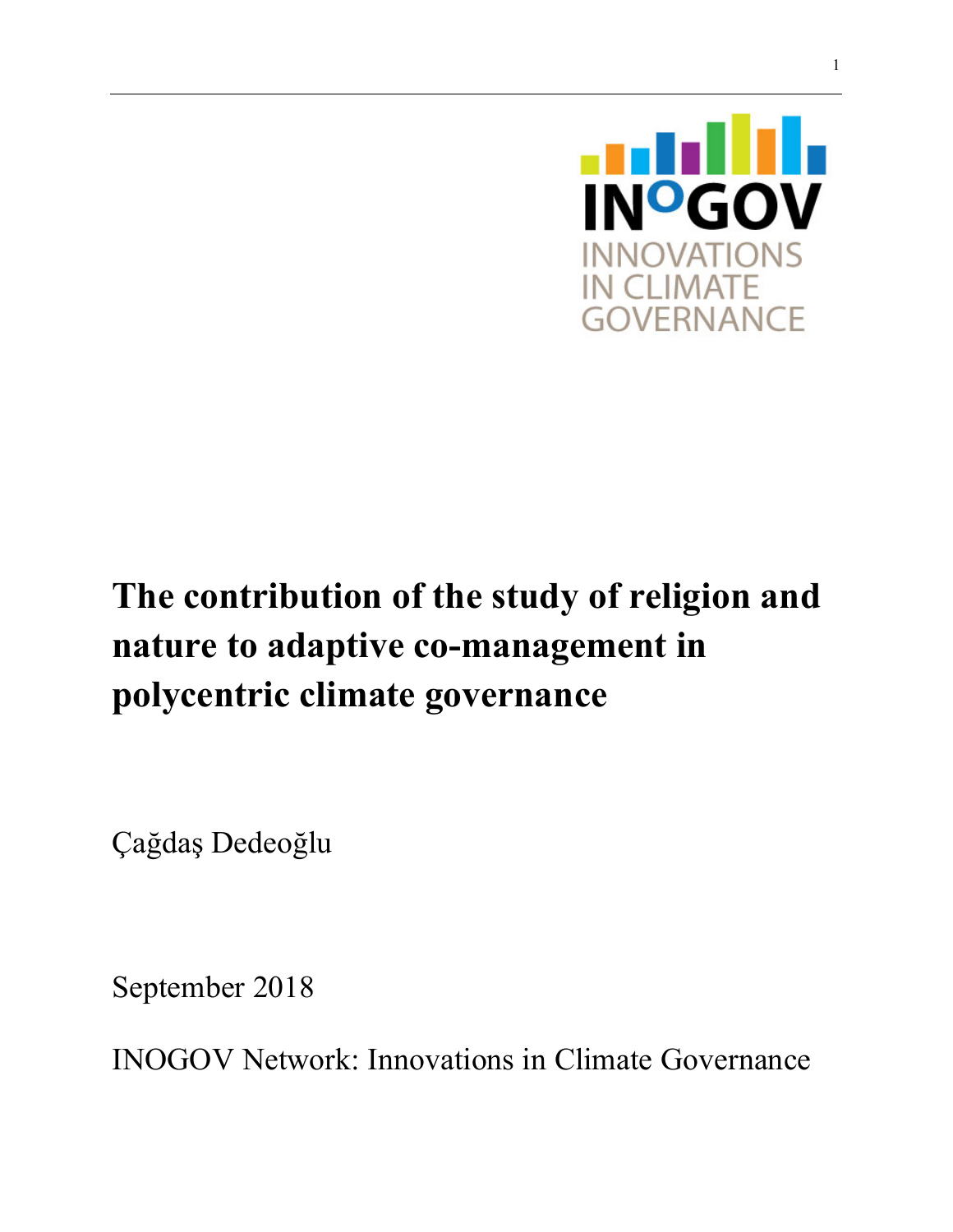## Working Paper 2

## **The contribution of the study of religion and nature to adaptive co-management in polycentric climate governance**

## **Çağdaş Dedeoğlu**

Department of Religion University of Florida United States Email: dedeoglucagdas@gmail.com Web: www.cagdasdedeoglu.com

Please note that INOGOV working papers are "works in progress". While they are commented on by INOGOV researchers, they have not been subject to a full peer review. The accuracy of this work and the conclusions reached are therefore the responsibility of the author(s) alone and not the INOGOV network.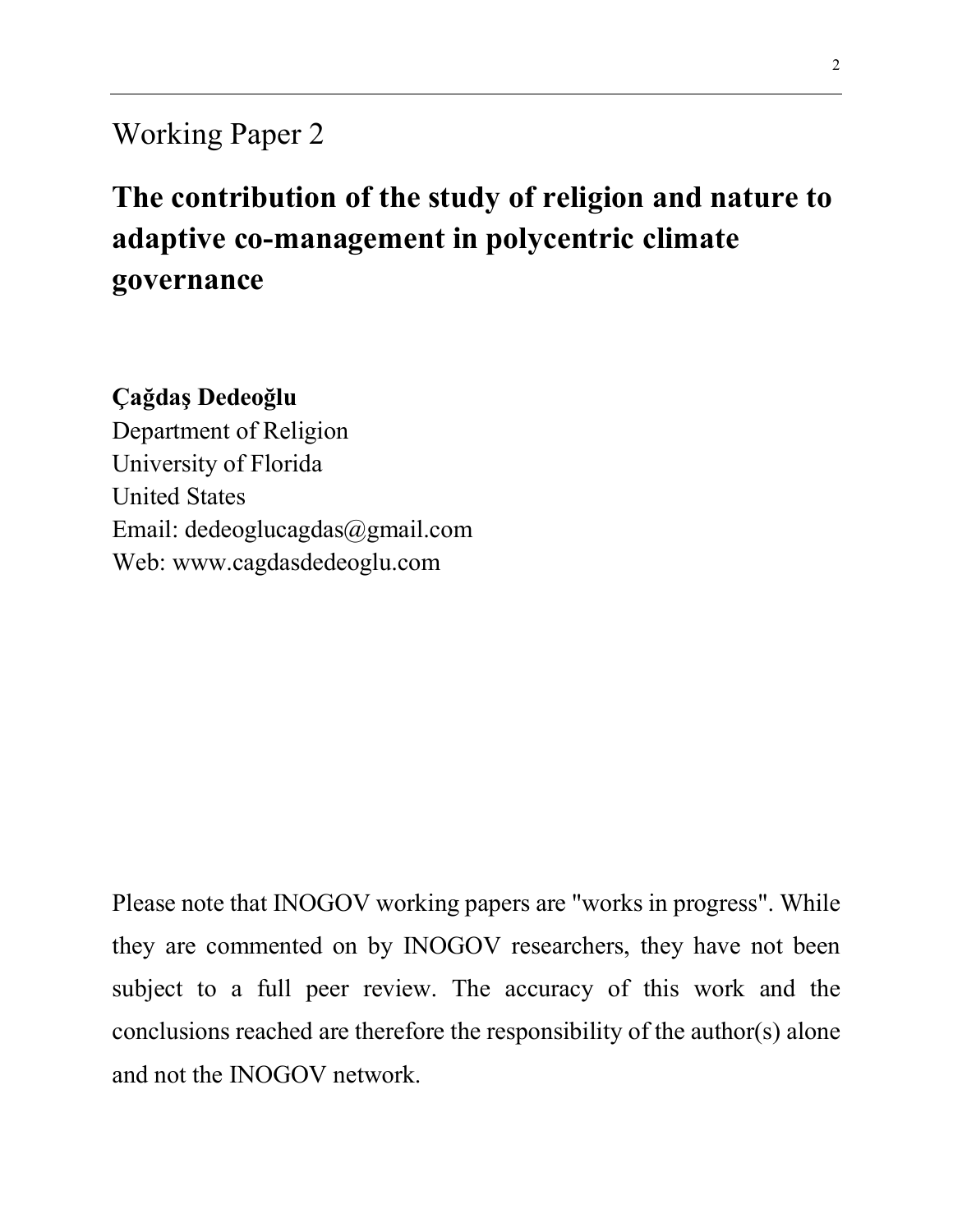## **Abstract**

The latest developments in climate change science and policy counter the traditional political and economic global structure. In this paper, approaching climate change as a collective action problem, I focused on adaptive co-management (ACM) as an innovative management concept. I assumed that the ACM might help us to inaugurate an inclusive social-ecological contract among humans, and between humans and other species. With the aim of enhancing the concept of adaptive co-management, I benefitted from the analytical studies conducted in the field of religion and nature. I first reviewed the literatures on adaptive co-management, and on religion and nature. Further, I elaborated the concepts of religion, religiosity, and *Homo religiosus* as well as the development of the religion and nature discipline. I then scrutinized the religious dimension of the ACM, and evaluated the religious challenges to it, using the findings of selected studies. Finally, I discussed the implications of the human mind's comprehension of (ecological) reality. The conceptual discussion confirmed by the findings indicated that the hegemonic regime of truth still rests on an egocentric cosmology, and this attitude is independent of whether it relies on monotheistic faith or positivist science. In either case, human beings display the characteristics of *Homo religiosus*, connecting to reality in a dogmatic way.

**Keywords** Adaptive co-management, nature, ontology, polycentrism, regime of truth, religion.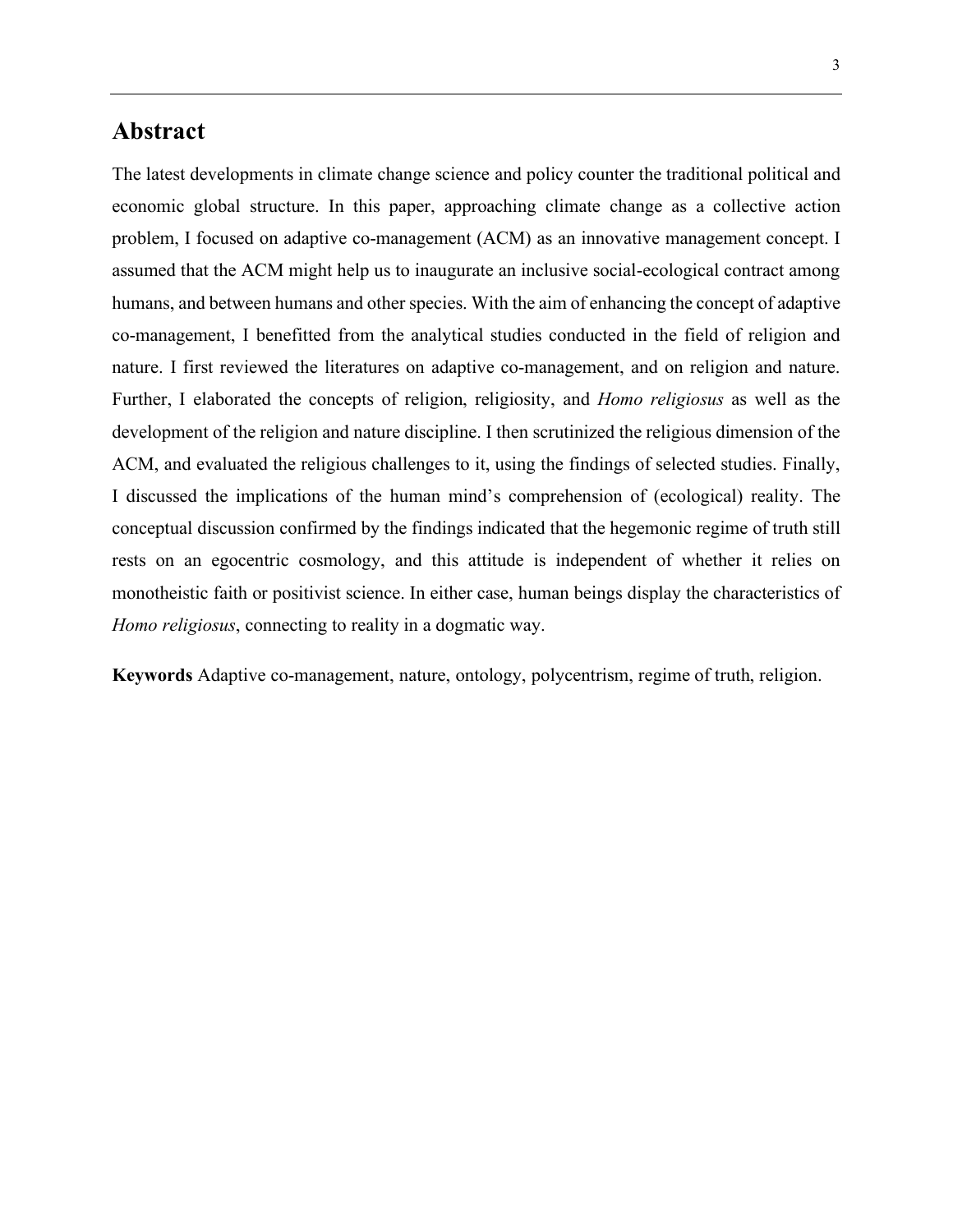## **1. Introduction**

The increase in global average temperature must be kept below  $2^{\circ}C$  – ideally 1.5<sup>o</sup>C (UNFCCC, 2015:p.2). Thisis the target of the Paris Agreement, "the first-ever universal, legally binding global climate deal" (European Commission, 2015). The Agreement entered into force on 4 November 2016 after the threshold for ratification was achieved on 5 October 2016 (UNFCCC, 2016). As there was before, now, after the Paris Talks and the Climate Change Conference in Bonn, it is still uncertain how, and to what extent, states will react to the process, which would directly affect the future of global climate politics. Some countries, such as the Russian Federation and Turkey, have not ratified the Agreement yet. More importantly, some others, such as China and the United States of America (USA), which ratified it in 2016, are implementing contradictory national energy policies. The latest National Security Strategy of the USA indicates how the Trump Administration approaches the topic of energy security (The White House, 2017:p.22): "Unleashing these abundant energy resources—*coal*, natural gas, *petroleum*, renewables, and *nuclear*—stimulates the economy and builds a foundation for future *growth*" [emphasis added]. This zero-sum game approach to global politics (and the economy) overshadows collaborative climate action.

Recently, there have been many advancements in global climate change science and policy which contradict the competitive political and economic global structure led by traditional international actors as well as the state administrations. For example, a variety of policy-makers, activists, scientists, religious leaders, etc. share a common responsibility for the climate change in the face of a devastating climate crisis and human causes of it. Institutions and experts have devoted enormous time, money, and energy to projects dealing with social and natural science aspects of the climate change phenomena at local, national and transnational levels. As a result, climate governance, which brings states, transnational and international organizations, NGOs, municipalities, and local communities together, has become more polycentric (Jordan et al., 2015:p.4). Within this picture, states and state-led international organizations both seem to be major actors of global climate politics. However, there is also a strand of reasoning, which considers climate change as a collective action problem that must be also tackled at individual and local levels (Ostrom, 2009). The researchers in this camp, therefore, give emphasis to innovative management concepts, one of which is adaptive co-management.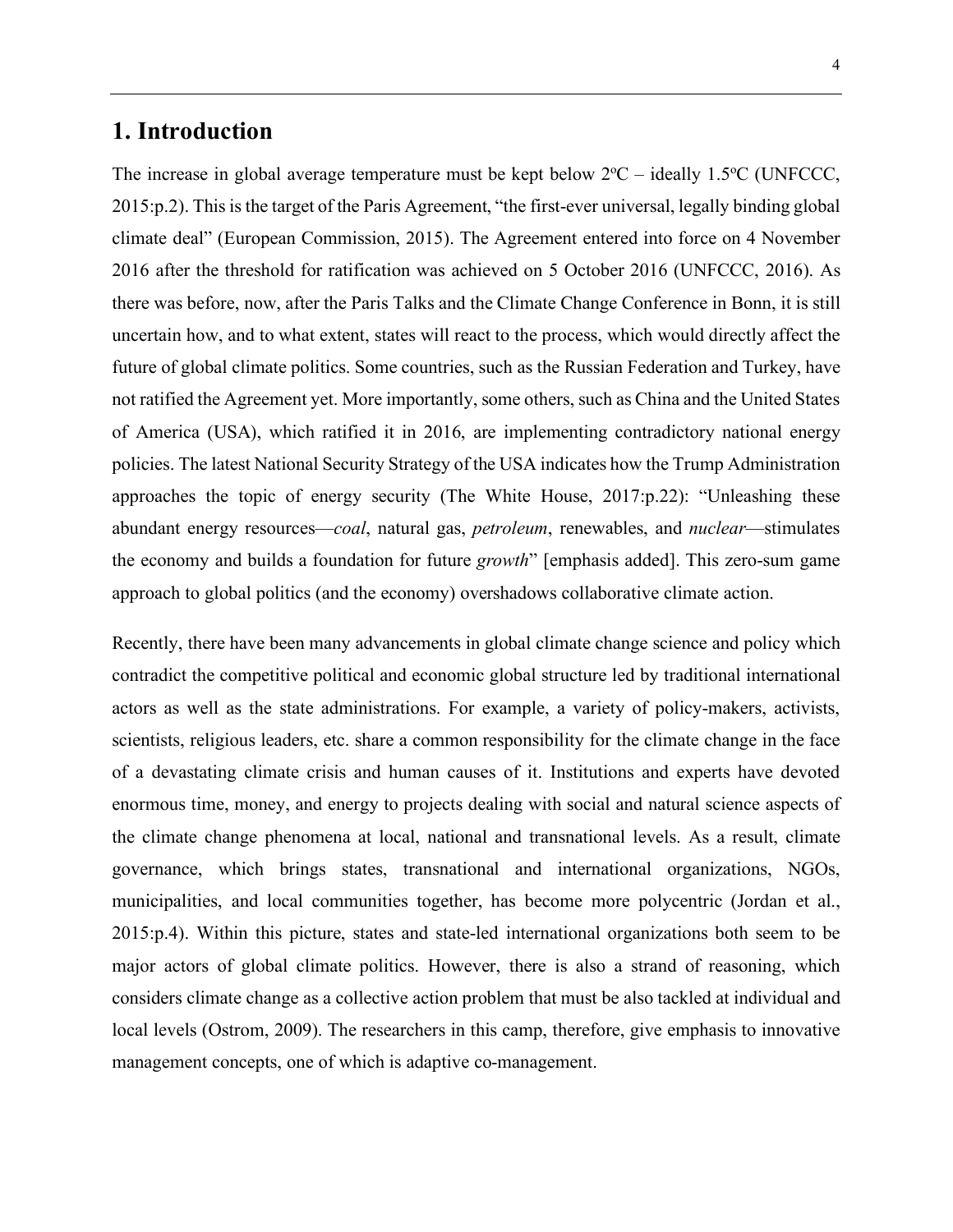Climate is a phenomenon related to global social-ecological systems, and therefore, it is complex and unpredictable (Jordan & Huitema, 2014:p.392). Swyngedouw (2011:p.71) argues that we cannot examine the climate change problem without asking probing questions about anthropogenic modernization. If we leave these questions aside, and focus only on the technocratic solutions, we cannot sufficiently address the catastrophic possibilities (ibid., p.75-76). Hulme makes a parallel claim when he insists that climate change creates an opportunity to review the terms of our relationship with this planet (2009:p.361). Similarly, *Sacred Ecology* (Berkes, 2008) investigates indigenous ways of knowing to tackle the climate change problem. In accordance with the claims of Berkes, Hulme, and Swyngedouw, I think that we must also focus on inclusive approaches to policy innovation and implementation. To this end, adaptive co-management might help us to initiate an inclusive social-ecological contract among humans, and between humans and other species. Moreover, the deep ethical aspect of climate change (Posas, 2007; Lyon, 2018; also see the interview with Bron Taylor, Campano, 2012) dictates that we think about this social-ecological contract. I believe such thinking is also a necessity "to solve climate change in the long run" (Ostrom, 2009:p.4).

In light of these concepts, I will aim to enhance the concept of adaptive co-management, and benefit from the analytical studies conducted in the field of religion and nature. In doing so, I use the perspective that emphasizes that human beings are still *Homo religiosus*, that is, religion has been a strong variable in the human story. I begin by surveying two bodies of literature. The literature on adaptive co-management focuses on issues related to sustainable approaches to "resource management" from a community-based approach, which is deeply related to the community's comprehension of nature. The second body of literature emerged especially after Lynn White Jr.'s well known critique of western Christianity with ecological concerns (1967). Based on the literature review and supportive findings, I draw conclusions about how the concept of adaptive co-management can have a critical role for securing climate change adaptation and mitigation.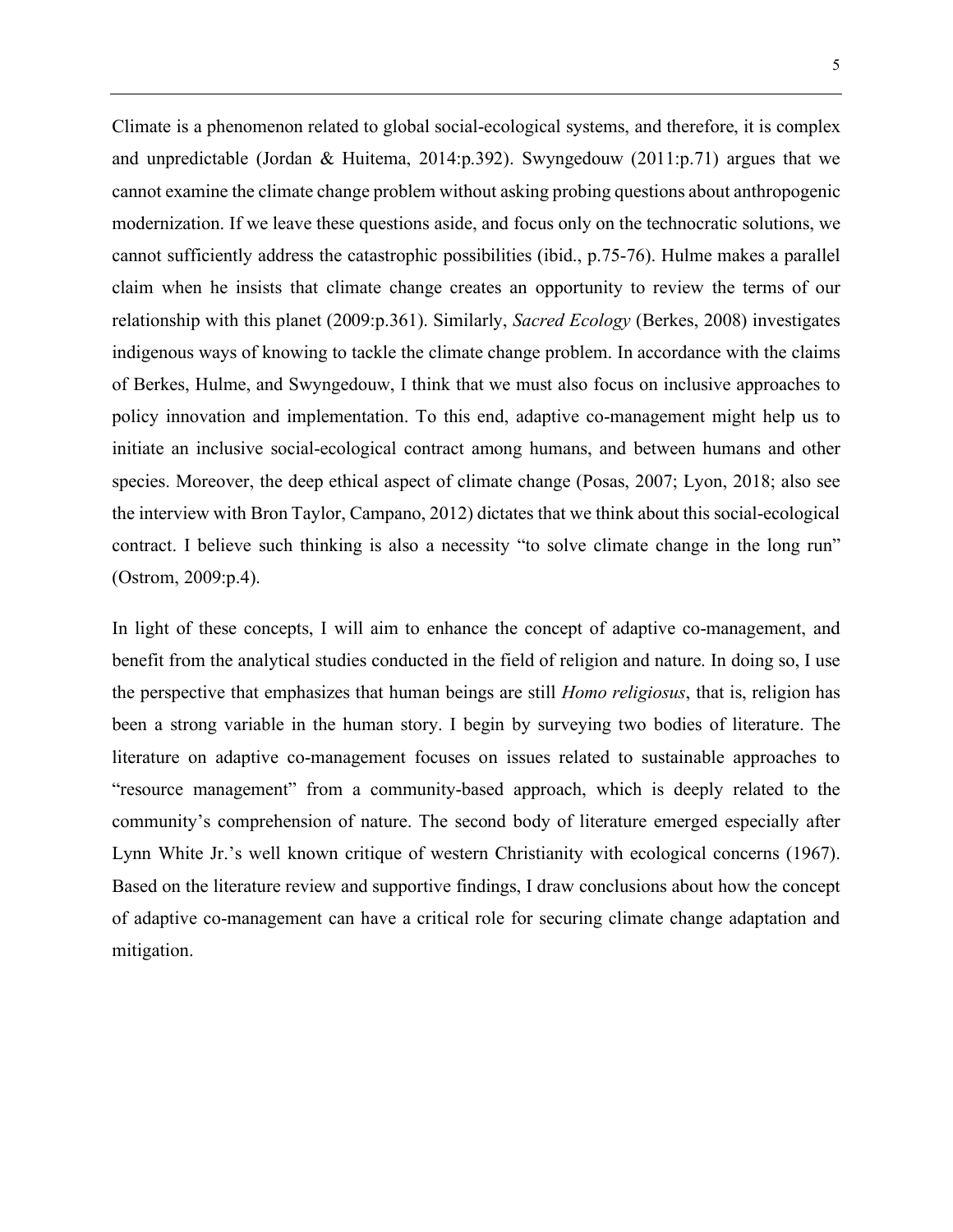## **2. Conceptual Framework**

#### **2.1 Adaptive co-management**

Adaptive co-management (ACM) is the updated version of co-management with adaptive skills. The subtitle of the book, *Adaptive Co-Management* (Armitage, Berkes & Doubleday, 2007), says a lot about the concept: "collaboration, learning and multi-level governance". While the core principle of co-management is the participation of non-governmental actors in decision-making processes (in fact, "co-" stands for collaborative), the adaptive co-management has replaced the former to imply that collaborative management practice should also be adaptive to changing environments, and to the learning from local knowledge (ibid., p.1).

Alongside the remarkable collective work, *Adaptive Co-Management* (ibid.), there is a growing body of literature employing and/or analyzing the concept within various fields, e.g. sustainable tourism (Plummer & Fennel, 2009; Lai, Hsu & Wearing, 2016; Islam, Ruhanen & Ritchie, 2017), sustainable fisheries (Parlee & Wiber 2014; McClenachan, O'Connor & Reynolds, 2015), the resilience debate (Gunderson & Holling, 2002; Farhad, Gual & Ruiz-Ballesteros, 2017), conceptual discussion (Hasselman, 2017), and climate change (Plummer & Baird, 2013). Moreover, Huitema et al. (2009) focus on basin ecosystems from a perspective which combines the concepts of adaptive co-management and polycentrism.

As the merging of collaborative management and adaptive management, the ACM acknowledges the community-based approach to the commons as well as the complex and uncertain characteristics of social-ecological systems (Berkes, 2008; Armitage et al., 2009). Within this complexity and uncertainty, its social learning dimension apparently increases the capacity to respond to changes. This dimension also enables the ACM to create an interactive environment in which different actors perform at transnational, national and local levels.

Further studies identified characteristics about the ACM. For example, Plummer and Fennel (2009:p.154-155) distinguish four attributes of the ACM: "pluralism and communication; shared decision-making and authority; linkages, levels, and autonomy; learning and adaptation." All of these attributes theoretically transform the management practice from government to governance. Nonetheless, Plummer and Baird (2013) particularly discuss the limits of adaptive co-management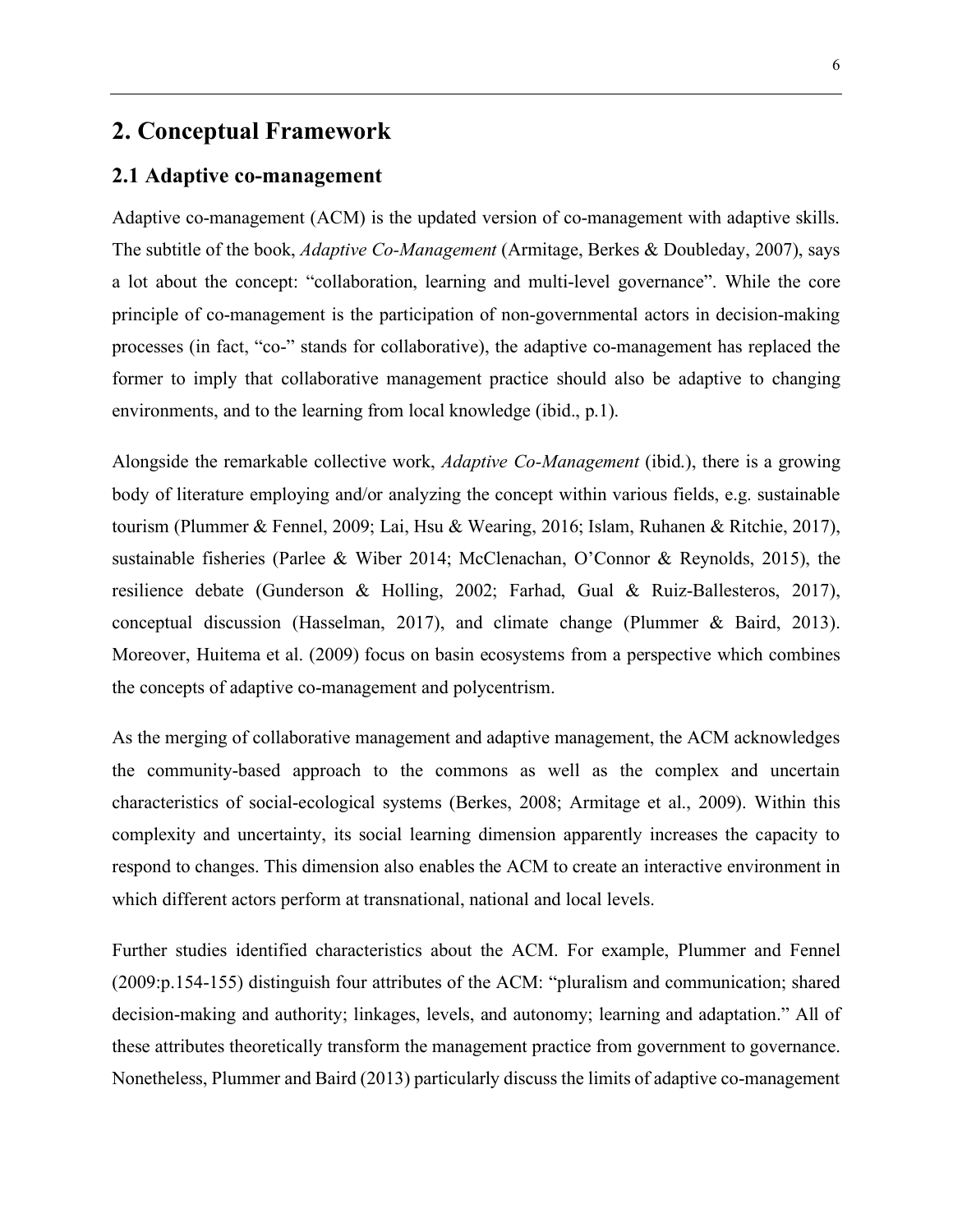in climate change governance. They emphasize the challenge of creating truly multi-level governance under the current international climate regime, and the importance of avoiding a onesize-fits-all approach to the implementation of the concept in the different bioregions. They present ten principles of successful ACM with a focus on the dimensions of resource, stakeholder, and scale (Plummer & Baird 2013:p.634-637).

There are other studies that focus on polycentricism within the ACM literature. For instance, Huitema et al. (2009) discuss the limits of the ACM and offer a well-defined application of it within the context of water governance. Their understanding of the ACM rests on four pillars as the attempt of a comprehensive response to the climate change: polycentric governance, public participation, experimentation, and bioregional (river-based) governance. As a definitive feature of the ACM, they argue, polycentrism means that the ACM operates in a variety of power centers. Public participation implies the engagement of governmental and non-governmental collaborators. Whereas experimentation suggests that management practice hinges on scientific methodologies and/or recognizes the incomplete subjectivity of knowledge. And lastly, the bioregional approach assumes that the boundaries of bioregions might transverse administrative boundaries under either a unitary river-based authority or a collaborative model. They conclude that researchers and practitioners should think more about adaptive co-management's feasibility in polycentric settings.

Obviously, there is an evolution from monocentrism to polycentrism in the management of socialecological systems, and there is a parallel evolution from co-management to adaptive comanagement in the literature. Overall the literature still overlooks the deeper cultural aspect of climate change since it mainly deals with economic wellbeing of humans. Yet, both the policy process and economic relations take place in this cultural context. For example, the preferences of individuals in daily politics are dependent on their ontological (or metaphysical, i.e., what reality is), epistemological (i.e., what I know about reality), and ethical presumptions (i.e., how I should behave), which intersect with the cultural aspect of the problem. Indeed, this cultural aspect is exactly what religion and nature studies has become interested in examining.

### **2.2 Religion and religiosity**

According to the Eurobarometer 77 survey of spring 2012, only 5 percent of Europeans consider religion among the three most important values for them. This is a one-percent decrease compared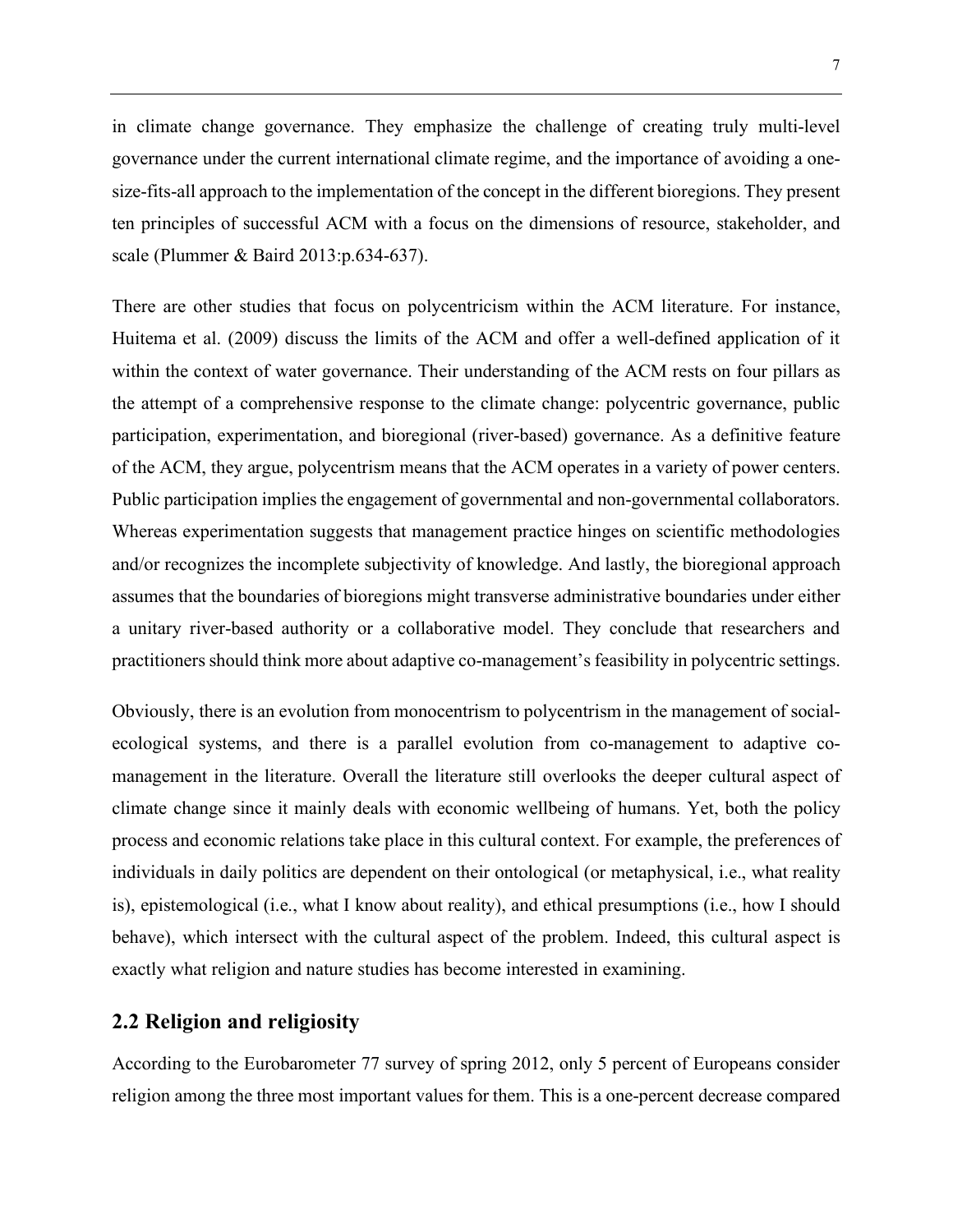to the previous survey, the results of which were reported in autumn 2010 (European Commission, 2012:p.9). In addition, recent Pew research on the changing global religious landscape (2017) indicates that nearly one-third of the world population is Christian (31.2%), and 24 percent of the population is Muslim. Yet, the thought-provoking result is that people who are "non-religious," in other words, who "do not have a religion," compose the third largest group in the world. Besides, the percentage of people (5.7%) who identify themselves with folk religion is remarkable. These numbers lead to some questions.

Is it the same "religion" that 5 percent and the remaining 95 percent of Europeans have in their minds? What about those who are not affiliated with any Abrahamic religion, including nonreligious people? What do a Christian and an indigenous person think about religion? More importantly, how many people really do think about religion? Answering these questions is difficult, maybe impossible, but dealing with the meaning of religion and an individual's (religious) perception of reality might be helpful for the efforts to manage a sustainable socialecological system.

A good starting place to think about religion is to understand the effect of Darwin's *On the Origin of Species* [1859] on Western society. Darwinian ideas caused some important ontological and epistemological outcomes for various fields of science, and also influenced the emergence of some new scientific ones, one of which was "the science of religion." In this respect, the Darwinian effect can be compared with the Copernicus effect. Both were revolutionary moments. Neither Copernican heliocentrism nor the Darwinian theory of evolution were original. Both were the outcome of knowledge accumulated over centuries. Both challenged (Biblical) knowledge, which was taken for granted for centuries, in their own ways. However, the audience of *On the Revolutions of Heavenly Spheres* [1543] was limited. It was dedicated to Pope Paul III with a note saying that the basis of the book was not physics (and philosophy), but mathematics. However, nearly three hundred years later, and possibly having the advantage of living in the Victorian age, when Darwin published his masterpiece, his audience was a much wider one, including nonscientists, and the book became a bestseller on its own terms. Thus, while Copernicus had a deep effect on a small number of literate people, Darwin led a wider audience to think about vitality, and about particular themes from biology to philosophy and religion in profoundly different ways.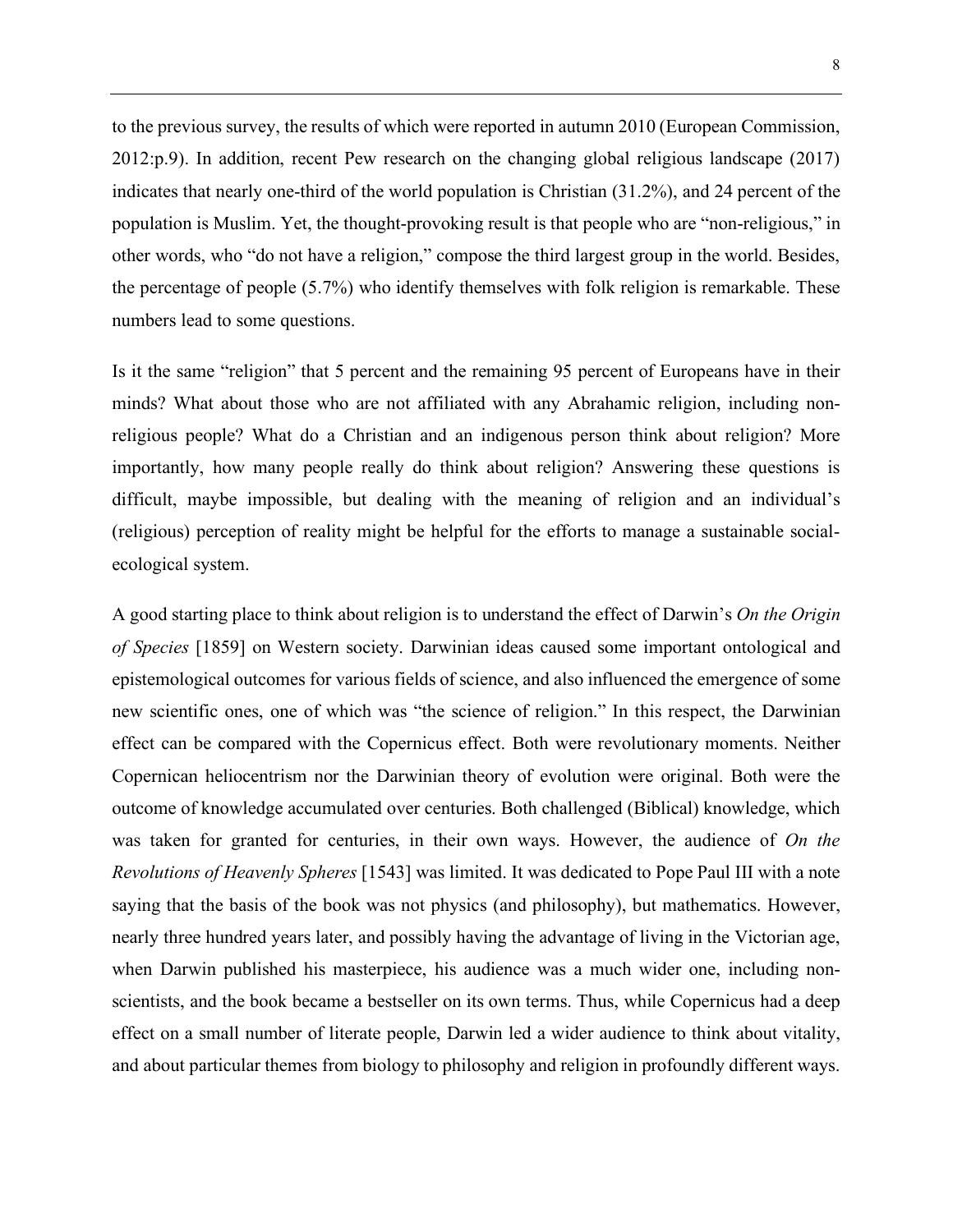Following the Darwinian disenchantment effect, coupled with the conditions of the post-Enlightenment Industrial Era, new scientific interests of religion emerged. Max Müller was one of those who thought that religion might be a subject of scientific inquiry. Although his contemporaries disproved Müller's assertions (Pals, 2015:p.10), he was the first who taught lectures on the topic, which were later published as *Introduction to the Science of Religion* [1873]. Today, there is a vast body of literature that focuses on religion through different theoretical lenses. Some studies employ substantive definitions, and explain religion as the beliefs or ideas of religious people. Others aim to understand how religion functions in life at individual or societal levels (ibid., p.11). For example, Tylor and Frazer, as the children of the Enlightenment, presented reductionist theories of religion. Their intellectualist theories strongly echoed evolutionary interpretations of religion from primitive to advanced forms of belief systems. Freud also made a reductionist attempt to understand from a psychoanalytical perspective why people believe in religion, while Durkheim explained religion within its societal functions, and Marx took its political-economic functions into consideration. It seems their reductionism partly stemmed from their non-religious ontological stances. On the other hand, Mircea Eliade's theory of the sacred or E.E. Evans-Pritchard's anthropological claims about primitive religions reflect their religious ontological assumptions. Indeed, the points of disagreement among the thinkers are also reflected by today's society.<sup>i</sup> Whether or not people think about religion, they have different ontological

assumptions defining the borders of their epistemologies, and which therefore inform their ethical norms. And religion, in this or that way, has a place in this experience. Yet, still, what is religion?

Gottlieb, in the preface of *Greener Faith*, states that "religions are systems of belief, ritual, institutional life, spiritual aspiration, and ethical orientation that view human beings as more than simply their social or physical selves," and also mentions Buddhism to prove that the idea of a Supreme Being is not necessary to consider a set of teachings as religious (2006:p.VIII). On the other hand, employing Saler's concept of family resemblance, Taylor (2007:p.15-17) prefers to make a very long list regarding the characteristics of religion with an aim of non-reductionism.<sup>ii</sup>

Considering these resembling features, I think that religion is, first and foremost, about management both at individual and societal levels. Beliefs, rituals, the idea of the Truth, etc. are the means of dealing with the inner and outer nature of the self. This interpretation also corresponds with the etymological origins of the concept: "the Latin root leig, meaning 'to bind' or 'tie fast,'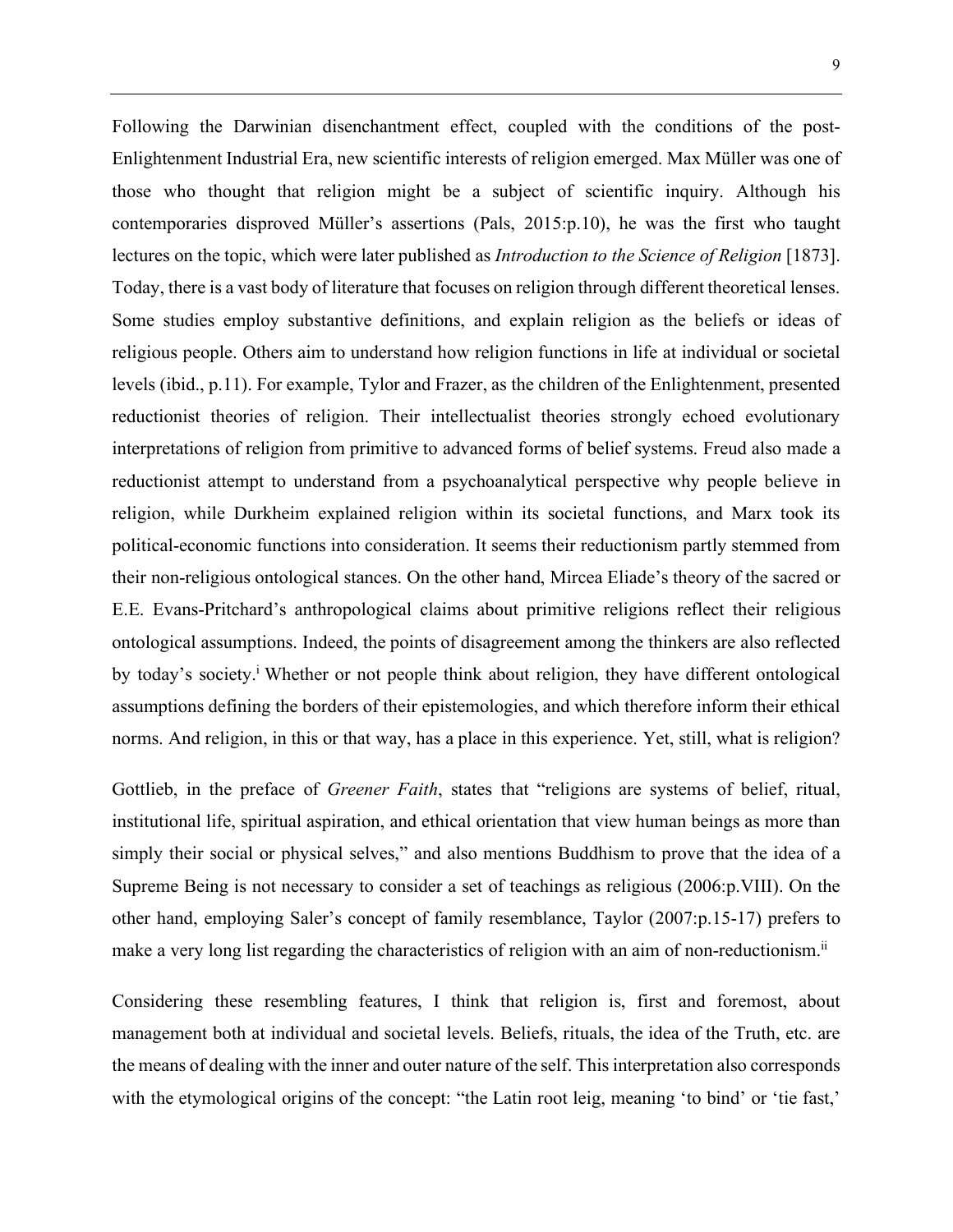or religare, which could be rendered 'to reconnect'—from the Latin re (again) and ligare (to connect)" (Taylor, 2010:p.2). Moreover, the root of the Arabic word, *din*, which is used to mean religion, is d-y-n. Not surprisingly, it has four primary meanings such as mutual obligation, submission or acknowledgment, judicial authority, and natural inclination or tendency. These meanings indicate that a religious person is obliged to follow a specific way of life. The obligations can be clarified by a traditional religious congregation, for example, by one of the Evangelical churches, or by a non-traditional religious congregation, for example, by a science association, a political party or a sports club.

The traditional and non-traditional sources of obligations, offering their own "myth[s] of the Absolute" (Stenmark, 2015:p.924), might complement or contradict. Different myths of the Absolute help an individual to deal with uncertainties in life. Therefore, if one, consciously or unconsciously, frames reality through some of the "myth[s] of the Absolute", s/he can be considered as a religious person, *Homo religiosus*, alongside the other definitions of Homo sapiens, Homo economicus, or even Homo colossus ("equipped with voracious technology," see Catton, 1986).

Now, I can revisit the above-mentioned questions. The 5 percent and remaining 95 percent of Europeans, or Christians, Muslims, followers of folk religions, or non-religious people do not necessarily have the same idea of religion in their minds, but they might have a set of beliefs, through which they attach to and interpret their own realities. Since ancient times, *Homo religiosus* has re-valued or de-valued the beliefs of its time. Thus, I prefer to define religion, at individual level, as a performative system that connects an individual to life through their beliefs in the Absolute(s). In this sense, a person can be considered as religious if s/he has an unquestionable belief in a specific set of teachings. At societal level, on the other hand, religion means a binding social contract, based on some specific rituals and practices. While connection with reality through the sacred forms of knowledge about the Absolute constitutes primarily individual dimension of religion (so, this is always "my/our religion"), rituals help the individual to be a part of an order, which is a much more societal dimension (that is, the abstract idea of religion). Therefore, religiosity is an individual's tendency to frame human reality through sacred ideas.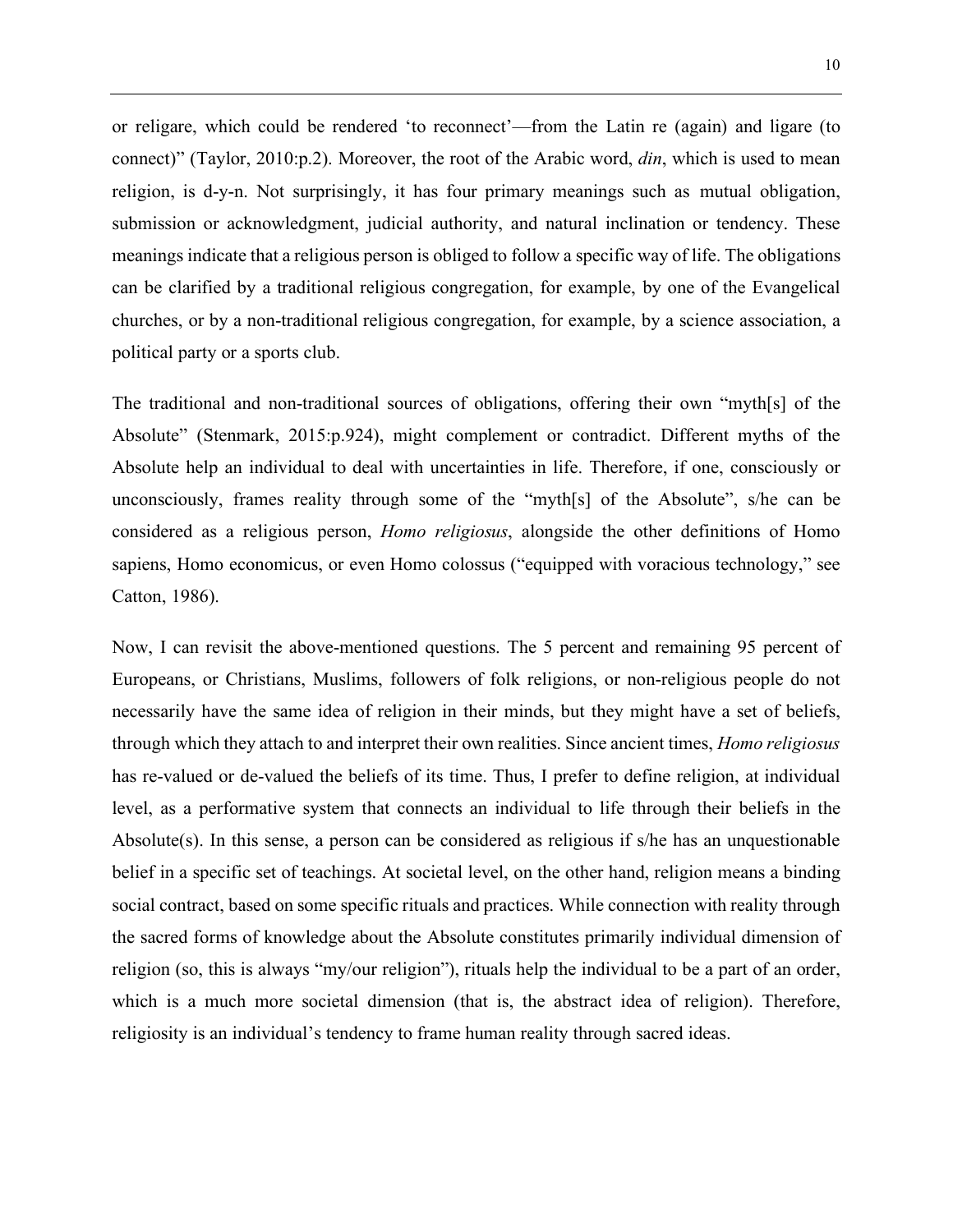### **2.3. Religion and nature in 21st century**

In line with the rise of global environmental awareness in the  $20<sup>th</sup>$  century, religions and beliefs have grabbed both scholars' and practitioners' attention in ecological terms. Especially, "The Historical Roots of Our Ecologic Crisis" published by Lynn White Jr. in *Science,* in 1967, alongside the landmark works such as Rachel Carson's *Silent Spring* [1962], alarmed people from all walks of life. Starting from the emergence of the original Assisi Declarations (ARC, 1986), different religious groups and actors have made statements such as *Laudato Si* (Pope Francis, 2015), the Islamic Declaration on Global Climate Change (IFEES, 2016), or the Hindu Declaration on Climate Change (Oxford Centre for Hindu, 2015) with the aim of affecting environmental attitudes and behaviors of religious people. Despite its wider target group, including so-called nonreligious people, the Earth Charter has also employed a religious vocabulary (Taylor, 2010:p.188, p.202).

In his short article, White (1967) convincingly argued that the Judeo-Christian cosmologyiii shaped the relationship of the medieval Western man with(in) nature, and therefore, affected the making of modern science and technology as a Western interference. As an alternative to the thousandyear-old tradition, he offered the cosmology of St. Francis of Assisi, who treated all animals, and humans, as the equal creation of God. And he made a solid impact on the subsequent literature, resulting in debates such as *dominion vs. stewardship in the Bible.* By doing so, he also challenged the idea that the ecological crisis is just a by-product of modern industrial society. So, it can be inferred that the Anthropocene does not point to a change of the hegemonic mentality but of the technological power to enable the dramatic transformation of nature in accordance with the mentality inherited from the past.

Taylor classified the studies in the literature according to their relationship with White's thesis. The first group includes the apologetical works, whereas the second group provides the confessional works. The third group comprises the works which are religiously indifferent to White's critique. In the final group, there are studies that are against White's assertions (2010: p.11-12). These apologetical and confessional works are seen within the attempts of the greening of Christianity, and the remaining belongs to a much devoted theological framework. Similarly, Berry (2013:p.456) emphasizes the apologetical strand in the related literature. Additionally, he refers to the sociological (especially Durkheimian) approaches that aim to explain the relationship between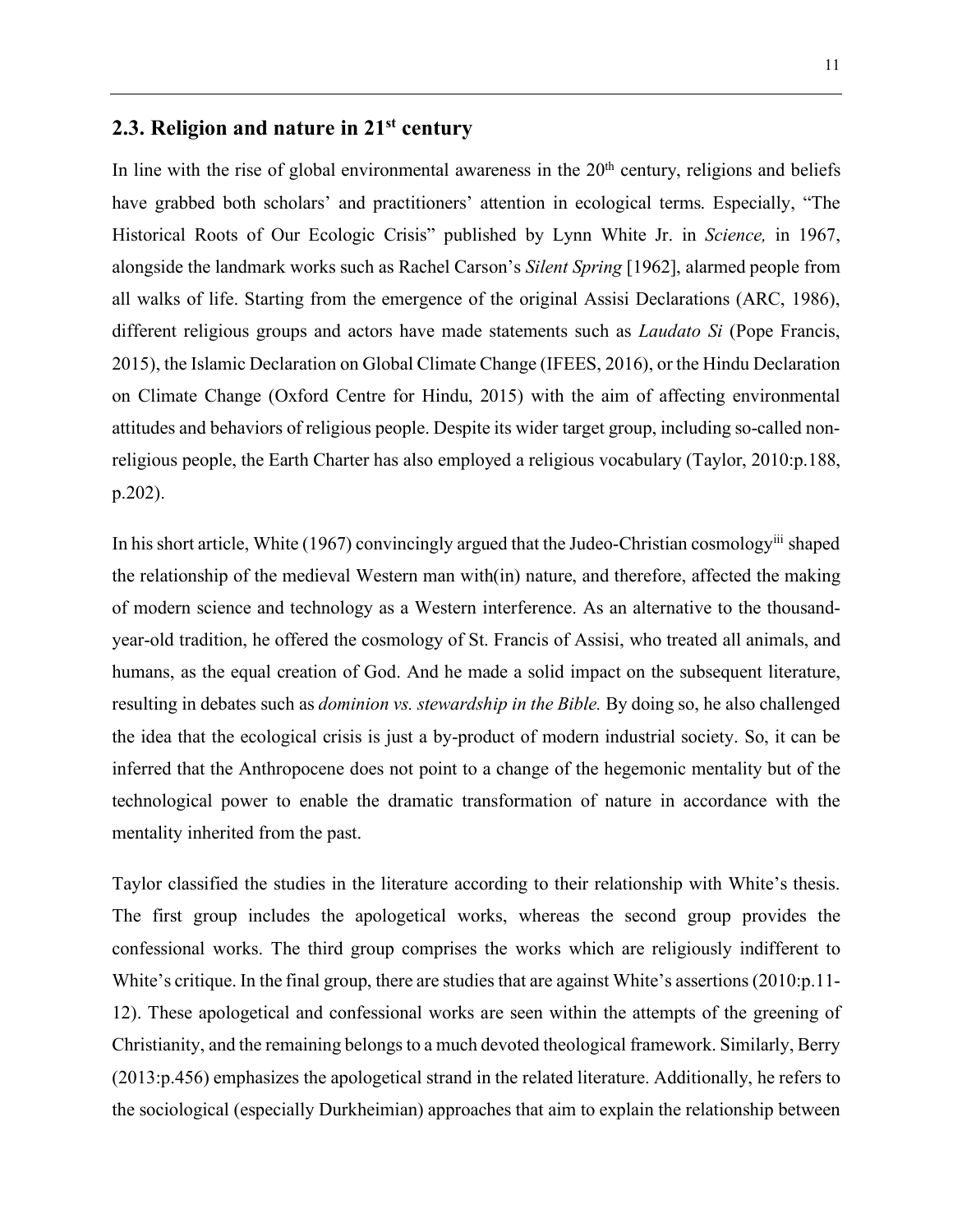religion and nature (mostly environmental attitudes and behavior), and the theoretical discussions of religion and ethics. All these works have varied in their ontological, epistemological and ethical stances. In these variations, religion is taken as a positive factor or a "dogmatic rigidity" (Tucker and Grim, 2001:p.3), or as a phenomenon that has "both supported and subverted the prevailing social order" (Taylor, 2015:p.8).

White insisted on a religious solution, since he considered the problem itself to be a religious one. More than 50 years after this assertion, the picture is not very promising despite the attempts for the greening of Christianity. Recent studies indicate that Christians' interpretation of their religion is not getting greener (Taylor, 2016a; Taylor, 2016b; Taylor, van Wieren & Zaleha 2016; Konisky 2018). However, there is a long-term environmental trend, full of religious symptoms, which is labelled as *Dark Green Religion* (Taylor 2010). Today, many consider nature as sacred, and argue for a dark green ethics. Moreover, it is important to discuss the religious dimension of human ecology within different contexts. The edited volume of Veldman, Szasz, and Haluza-DeLay (2014) indicated that more case studies from a variety of geographies, which pay attention to non-Christian communities as well, are needed to better understand the link between religion and nature, and to take effective action against climate change. Yet, it is also clear that the questions related to our approach to nature, which we partially comprehend as our environment(s), are actually religious questions, in a so-called secular society (Berry, 2013:p.462). There are linguistic traces to support this interpretation. For instance, one can find a link between the common use of the word, *environment*, and White's explanation about the roots of the ecological crisis. Environment is derived from the Middle French word, *environ*, which means "surrounding." Middle French was spoken from the  $14<sup>th</sup>$  century to the  $17<sup>th</sup>$  century. In this respect, the evolution of Western language reflects the anthropocentric comprehension of nature, not as a holistic entity but as limited surroundings, which echoed around the world through religions.

In the  $21<sup>st</sup>$  century, our cumulative scientific knowledge about the universe has enabled new directions of thinking, and also suggested a new, or at least updated, cosmology (both in physical and anthropological terms). The Earth is dynamic, complex, and evolving. It is an entirety of ecosystems; humans, including their inner nature (psychology), belong to this entirety. In simple terms, what goes around comes around. So, the question of whether the primary motivation of individual action is the idea of dominion or of stewardship matters, and this is a religious question.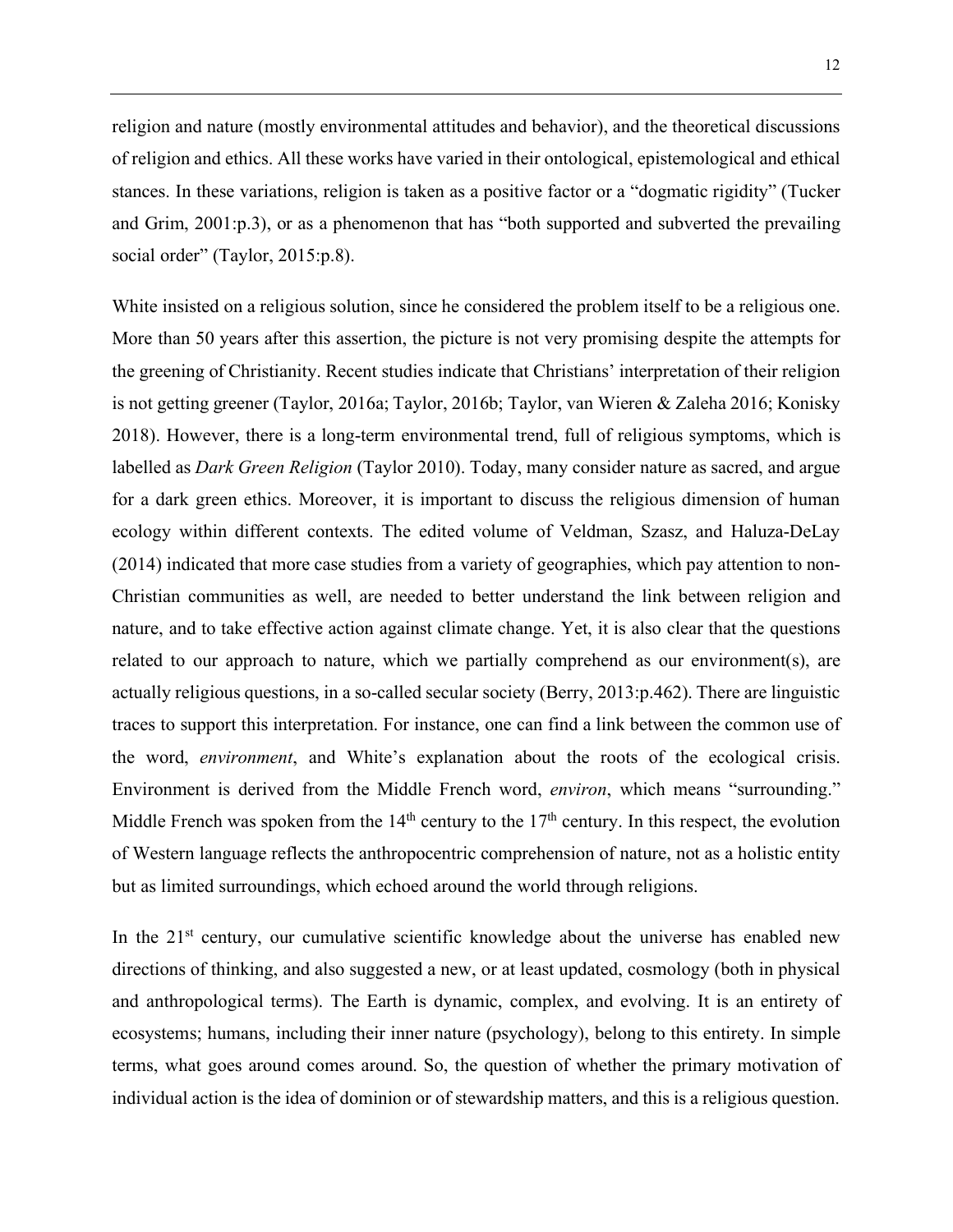Whether an individual perceives reality within an earthly cosmology (Abram, 2011), a universebased cosmology, or a *Homo religiosus*-based cosmology will inescapably have implications for the sustainable management of resources.

## **3. Discussion**

Scholars' interpretation of the ACM rests on several assumptions. Plummer and Fennel discuss the features such as "pluralism and communication; shared decision-making and authority; linkages, levels, and autonomy; learning and adaptation" (2009:p.154-155). According to this view, conflict between different actors will result in new solutions; a society will have an effective distribution of authority; the interdependency of actors at multiple levels will make management practices much more flexible; and finally, social learning and adaptation will increase the strength of actions and policies. Similarly, Huitema et al. (2009) use a four-dimensional design of the ACM, and emphasize the pillars of polycentric governance, public participation, experimentation, and bioregional approach.

First, if polycentric governance is defined as the non-hierarchical distribution of authority among (state) institutions, then one might suggest that there is a need for a non-hierarchical understanding at individual level as well. In this respect, it is understandable that Huitema et al. state the ACM might work better in monocentric contexts than in polycentric ones. However, there is no consensus on the definition of "better." According to which themes shall we decide which management practice is successful? Does our practice successfully conserve the biological diversity as well? Further, public participation brings the top-down imposition of knowledge within a specific social-ecological system into question. How shall we, for example, share ecological realities with the public while some of these realities obviously conflict with their ontological stance? Moreover, experimentation can only be an effective part of management practice in a society, of which people mostly think and act in empirical ways. So, how do we convince people to question the Absolute(s) they believe in? Lastly, a bioregional approach necessitates an equal acknowledgement of indigenous knowledge and new scientific knowledge about the Earth systems. Is this practically possible? Below, I will use some findings to discuss these four points.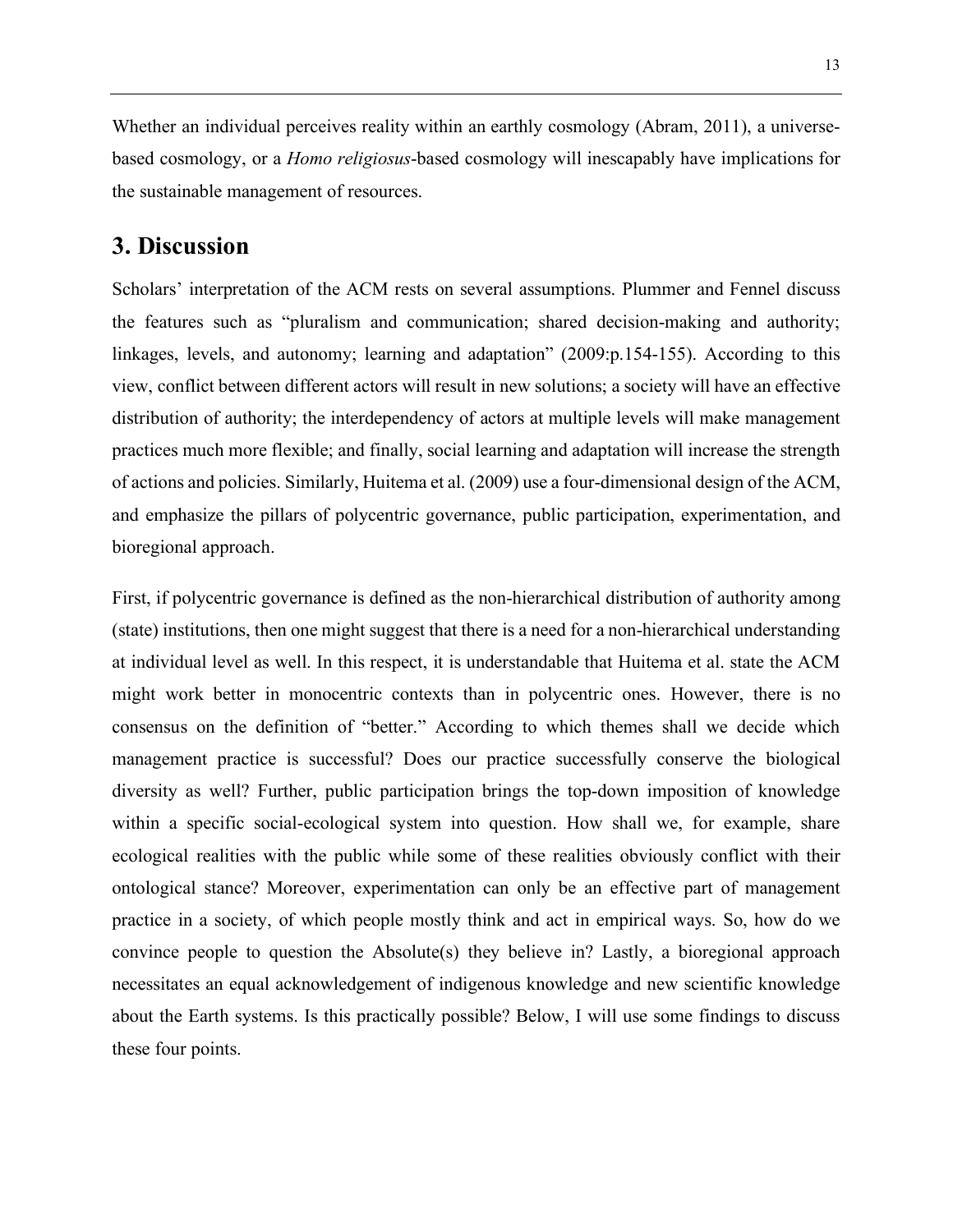"Each society has its regime of truth, its 'general politics' of truth: that is, the types of discourse which it accepts and makes function as true; the mechanisms and instances which enable one to distinguish true and false statements, the means by which each is sanctioned; the techniques and procedures accorded value in the acquisition of truth; the status of those who are charged with saying what counts as true." (Foucault, 1980:p.131)

There are three important stages in Western history: first, the transition from the pagan animist clans to the Abrahamic monotheistic agricultural communities; second, the rise of imperial communities supported by an empirical scientific understanding; and finally, the era of anthropogenic capitalist and industrialist societies. In each stage, the ruling powers attempted to put in place their own regime of truth (as a hegemonic cosmology). In this respect, belief in a monotheistic version of religion dominated the ontological, epistemological, and ethical assumptions in the first stage. At this stage, population was low and the management of resources (including "human resources") was relatively easy. It was the ultimate truth that nature was created for human benefit as a separate entity. After that, kings, having the advantage of their material powers, became superior to the traditional religious authorities. This resulted in a modified regime of truth, based on many dualisms such as mind-body, good-bad, progressive-regressive, or sciencereligion, etc. This updated regime of truth held that science could help (white) man explore his environment and dominate nature. The idea of a nature-culture separation continued to be the bedrock of human attitudes and actions. Finally, the capitalist means of production paved the way for the capitalist-industrialist relations of production as the main determinant of the transformed regime of truth. The idea that everything in nature has a commodity value became the new ultimate truth. Meanwhile, Western modernization spread to different geographies of the world through colonialization, which enabled the export of its regime of truth. As a result, today, an average *Homo sapiens* might show complex characteristics, because of being a joint product of the Absolute truth(s). These truths are produced through hegemonic Abrahamic monotheism, positivist modern science, and anthropogenic interpretation of capitalism.

On the flip side, *Homo sapiens* shows similar traits of being dynamic, complex, and evolving as a micro representation of the Earth. In addition to this, "the human mind is probably the only biological entity capable of going beyond previous experience and familiar context, because it can extrapolate and invent, thus leading to innovative behaviour" (Grandjean et al., 2008:p.194).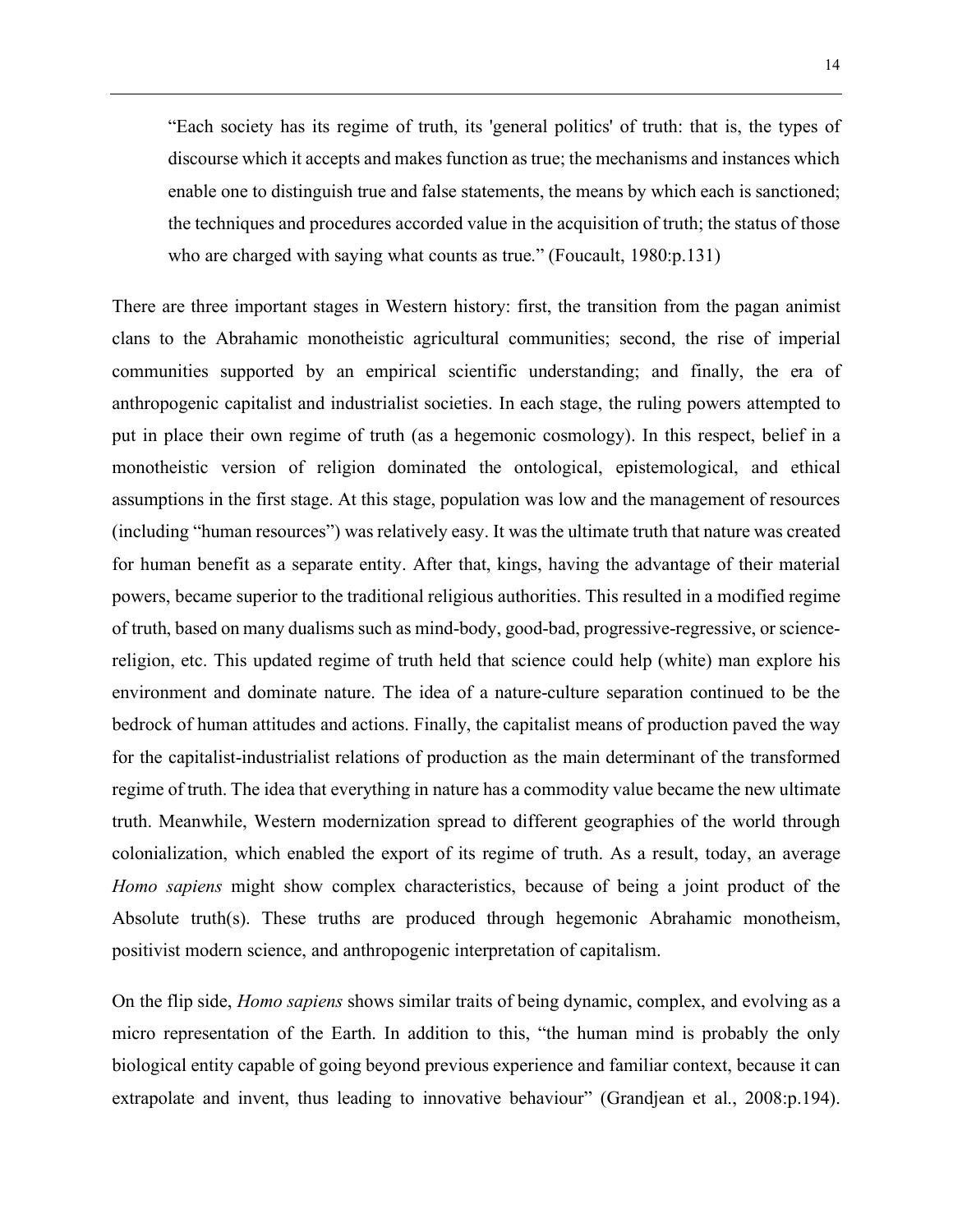Although the ability of human mind to extrapolate and to invent has been causing disastrous outcomes for the Earth for a long time, it might also have the capacity of learning from mistakes, and innovating responsibly. The idea of climate change, disconfirming the older narrative of the nature-culture distinction and leading to the concept of Anthropocene (Hulme, 2015:p.894), supports the necessity of urgent action.

Echoing Jordan and Huitema (2014:p.388), we should truly discuss "new and more innovative forms of governance." Nevertheless, innovative forms of governance (and management) will be defective without innovative living styles. Therefore, I now focus on individual mental resistance against innovative types of living. I use "innovative" as an alternative to the ongoing regime of truth, which preaches the idea of domination, extraction, and commodification of nature. Although the idea of climate change made the nature-culture distinction impossible, and showed how we should treat the Earth holistically, there is still a resistance against this narrative. This same resistance prevents innovative forms of adaptive co-management as well. The term, climate change policy (CCS), has at least four closely interwoven dimensions: mitigation, adaptation, geoengineering, and knowledge base expansion (AMS, nd). But how do we decide which knowledge is valuable enough to constitute the basis of our innovative efforts? If the main purpose is to create objective knowledge, e.g. supporting adaptive co-management in a specific bioregion, the appreciation of the link between human religiosity and the approach to climate change might lead important changes for research and policy.

White and his followers compelled attention to the results of Western thought, which treated nature separately from culture. They also showed how this thought was dependent on hegemonic religious understanding. I prefer to employ the phrase of "hegemonic religious understanding" because the religious understanding embedded in the ontology of Western society was once just one of many possibilities, and then, became hegemonic due to specific historical conditions. After becoming hegemonic, it allowed a specific combination of epistemology and axiology. This is also true for our nature-related epistemology and axiology, which determine our ecological relations. Therefore, the questions about how we interpret nature are related to realities, which we prefer to bind ourselves with (see Jenkins, 2017). For ages, religion has been the nub of the binding relationship we tied up in different contexts. In this sense, if an understanding of nature hinders the innovative approach to environmental management, it deserves much attention.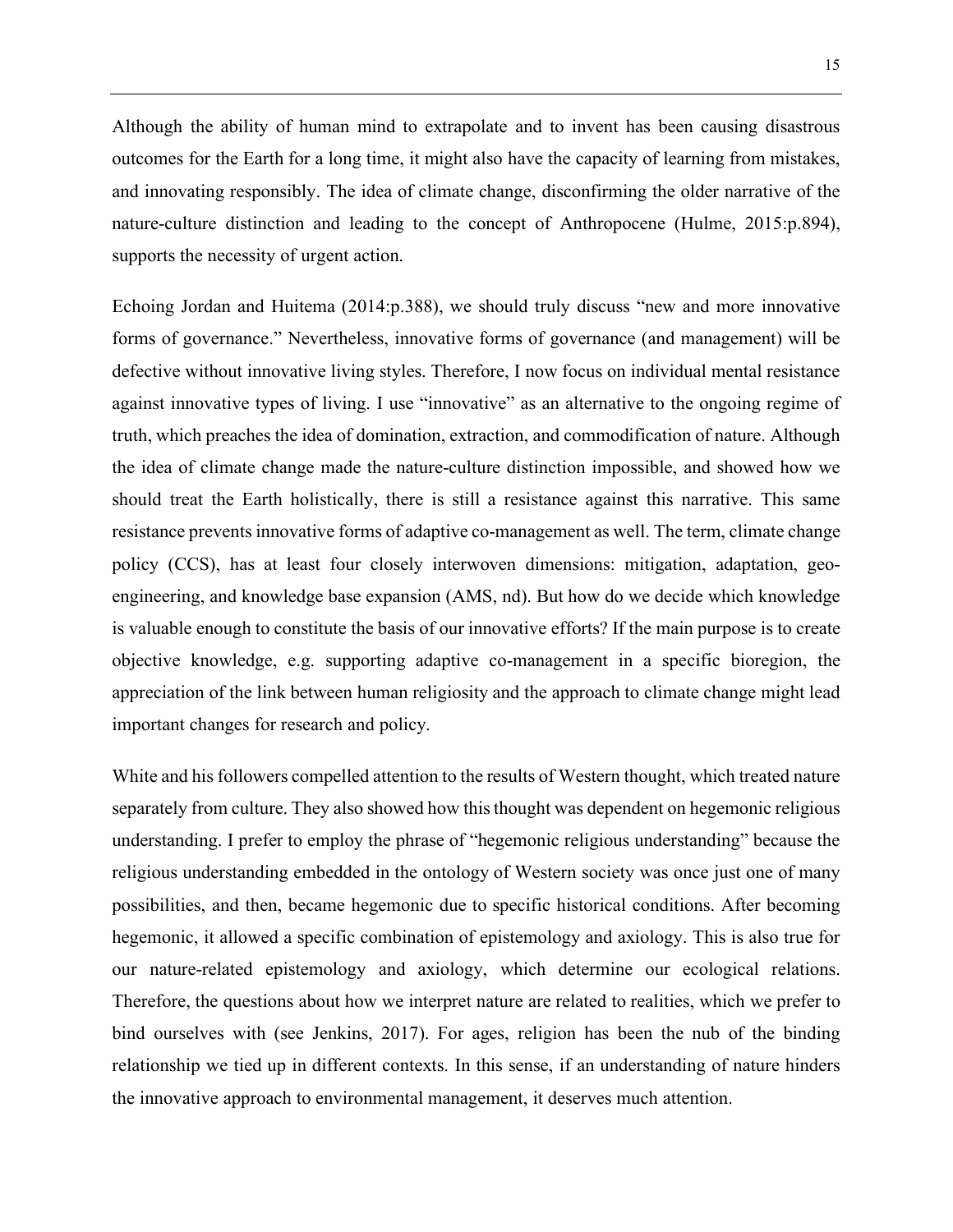Scholars from both fields have partially shown how religion and nature studies and the ACM together might contribute to future research and policymaking. For instance, Fikret Berkes admitted in *Sacred Ecology* (2008:p.xvi) that what he had faced during his experience with the Cree Tribe was a different worldview than the established Euro-Canadian one, which also had a strong spiritual dimension, evoking admiration. This indigenous worldview is maintained from a belief that sanctifies nature, which distinguishes it from the Euro-Canadian one. Moreover, Berkes asked a simple question related to this: "with no government regulation, how come the Cree did not overfish, and how come the resources did not suffer from the tragedy of the commons?" (ibid., p.xv). Following this line of questioning, I assume that management is never just about the science of management. Rather, it implies that cosmologies, and that is, beliefs are among the strongest factors in the making of management choices along with material conditions. This is why Berkes, analyzing Cree fishing practices according to their adaptive management potentials, also wrote a passage from his interview with Mac Chapin. Indigenous knowledge (as a system of knowledge about nature) necessitates a change in our comprehension of social systems (as a regime of truth) (ibid., p.254). Such a change points to a revolutionary approach from ontological, epistemological, and axiological aspects. In this regard, one can find similarities between the religious emphasis in both Lynn White's critique of Western modernity and Berkes' framing of indigenous knowledge (or traditional ecological knowledge, TEK) in contrast to the Western system of knowledge.

Echoing this point, recent anthropological knowledge obtained from the field research on the Dukhans–a forager Turkic community living in Mongolian steppe–shows that the shamanistic tradition is definitely more ecologically-sound than today's hegemonic Abrahamic monotheism.iv The evidence indicates that the Dukhans have a strong belief in eco-justice. They do not wash their hands in a river to avoid polluting it or do not bury the dead since they accept that the bones might negatively affect the quality of soil. Furthermore, they have adopted some values similar to communitarianism and non-competitiveness. For these people, sharing game has become an ethical norm. As another practice, when reindeer antlers fall off, men search for them in nature. And if a man finds an antler, he must give it to another man who has also searched for an antler and takes the one the other man finds (Atlas, 2013). However, some members of the Dukhan community also behave marginally as some marginal members of modern society do so. I think this can be read as a reflection of the clash of cosmologies.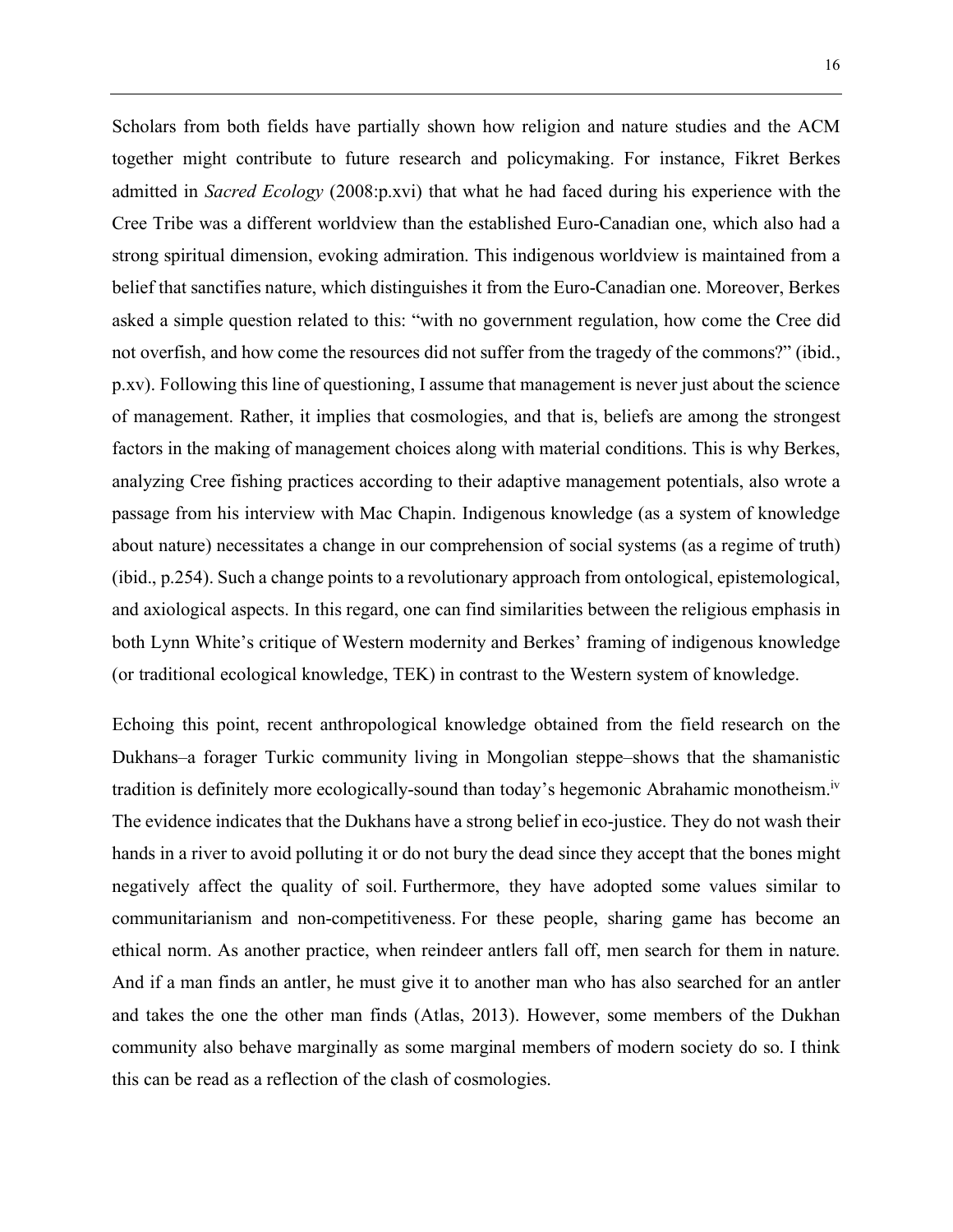Similarly, a study of the ACM in tourism destinations highlights its religious dimension. In their case-study on Yushan Mountain, Taiwan, Lai et al. (2016) first emphasize that the representation of a mountain might be different among the members of a society, and they then attempt to test the role of different representations of Yushan Mountain on tourism governance. For this, they use three conceptual pairs such as natural  $\&$  unnatural, sacred  $\&$  secular, and self  $\&$  other. Accordingly, they analyze what influence the beliefs and ideas of representation might have on society's management preferences (ibid., p.235). This study implies a major problem of management: how can people with different beliefs and ideas reach a consensus about the management of a bioregion, e.g., a mountain? How does a management practice seem like if people sanctify nature as a whole more than other potential objects of sacredness?

Taylor's assessment of the "possible influence of dark green religion" (2010:p.201-202) on society might guide us to answer those questions. Considering the urgency of the climate crisis, a majority might reach a consensus if dark green religiosity quickly spread, occupy the terms of our social contract within the Earth, and therefore, reflect by our management practices. This is an argument compatible with the adaptive nature of the ACM, too. However, as the literature proves, dark green religiosity only constitutes a marginal understanding within the dominant regime of truth. With regard to the environmental consciousness in (traditional) religious denominations, Haluza-DeLay (2014) distinguishes four categories of obstacles: paradigmatic, applicability, social critique, and conviction. The first obstacle points at theological understanding that hinders environmental concern. The second one signals the anthropogenic nature of priorities, for example giving priority to economic development over eco-justice. Third, social critique is not very common among these groups. Finally, they do not have adequate knowledge about the seriousness of ecological problems. These obstacles, produced by the dominant regime of truth, affect people who prefer to govern their life through a variety of the Absolute(s) at different degrees. For example, a person might attend church, the teachings of which are contrary to environmental ethics, and also love reading science. In such circumstances, theoretically speaking, this person does not need to face an obstacle stemming from the theological belief since his/her scientific knowledge balances this. However, if what s/he reads is an anthropocentric piece of science, which blinds him/her to indigenous knowledge or the idea of eco-justice, this might pose another obstacle against building of environmental consciousness.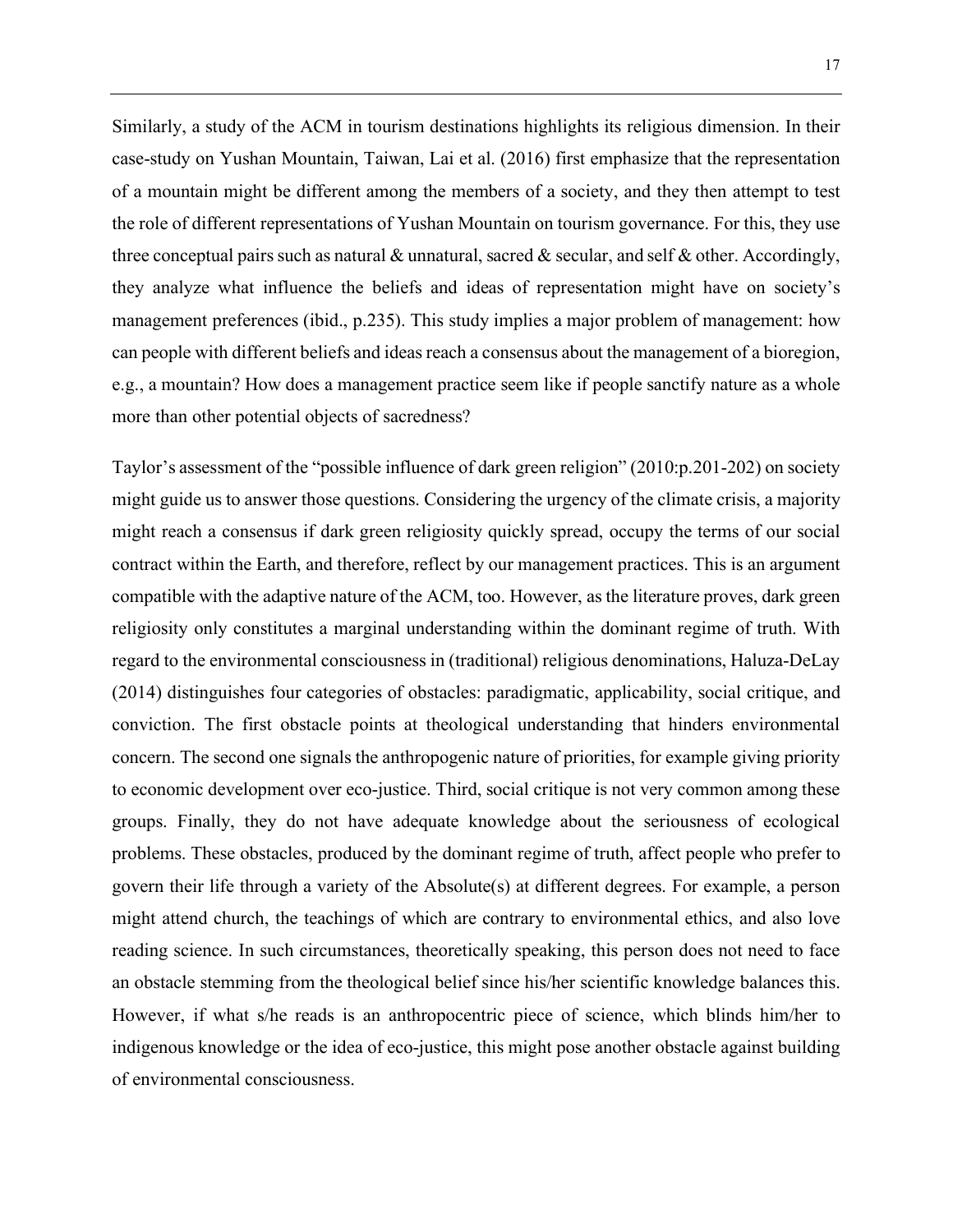Based on the above discussion, I agree with the main idea behind such a statement: "secular and sacred strategies of environmental management and conservation might not agree on what is 'natural' and 'good'" (Sachdeva, 2016:p.2). But the above discussion also indicates that we need a much more comprehensive understanding of what is religious. According to this understanding, it becomes clarified that secular is the opposite of neither religious nor sacred. Secular constitutes a blurred regime of truth that appeared as an outcome of Western history. However, it could not totally replace the previous, equally blurred, religious regime of truth. This is why any regime of truth now harbors secular-religious ideas about the truth(s). And the idea of sacred is a very strong component of these regimes of truth. People believe in the sacredness of different things, but the practice of sanctifying is very common. So, what the human mind sanctifies matters for the feasibility of the ACM.

## **4. Conclusion**

The human mind constructs and experiences reality as the interaction with external realities in a specific moment of history. Ontologically, it questions the meaning of life, and its place within life. It exists within specific ontologies, and understands reality through the epistemologies it conceives according to its ontological position. Moreover, ethical considerations rest on these ontologies and epistemologies. These domains do not form hierarchical levels of existence (of both human and thought), instead they constitute dynamic, complex, and evolving processes similar to how the Earth proceeds. So, the question is how the increasing knowledge about life on other planets might affect the regime of truth, and therefore, the hegemonic cosmology. An answer to this question has constituted the basic assumption of this paper.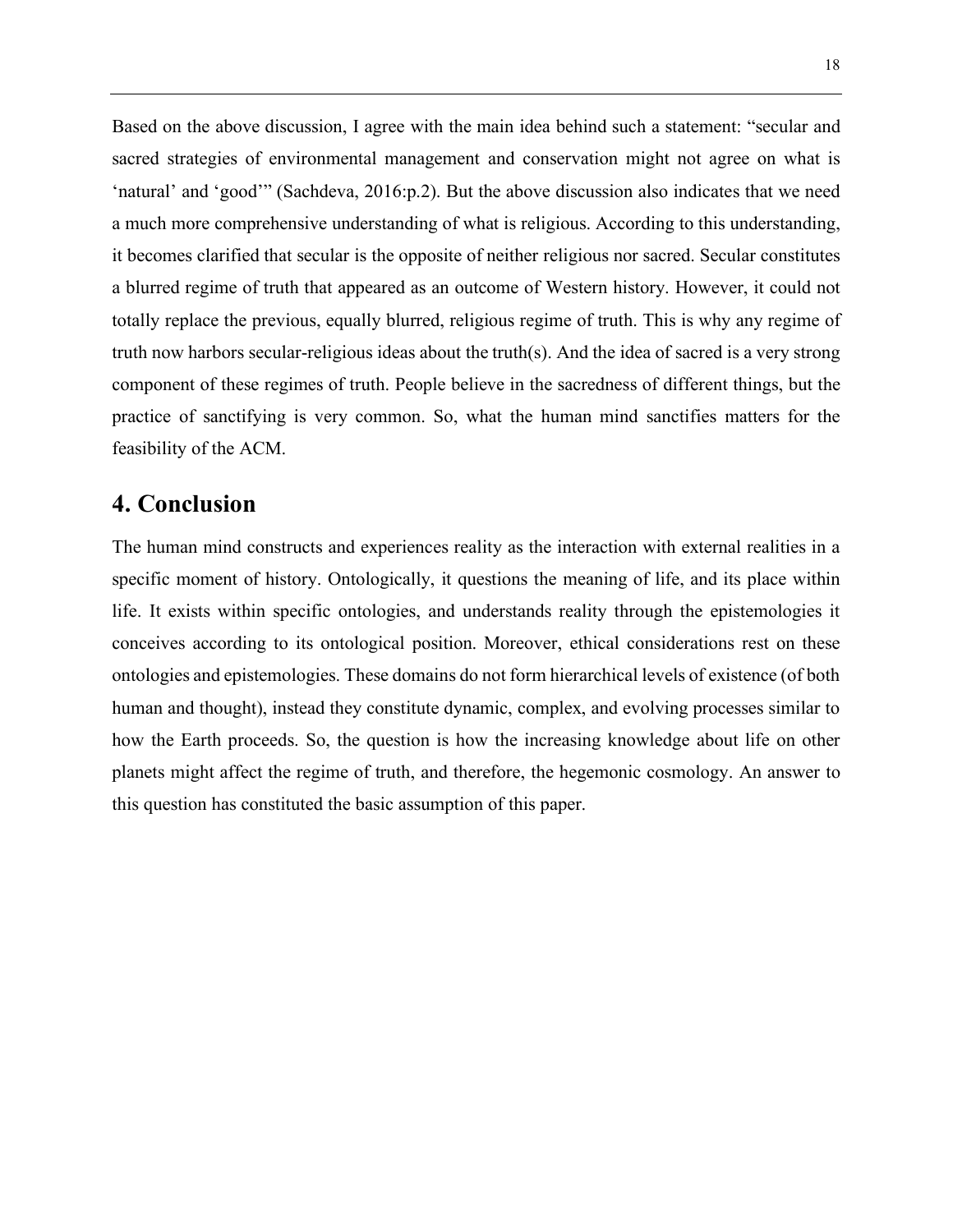

**Figure 1. The human mind's comprehension of (ecological) reality.** 

Figure 1 draws attention to the different ontological positions of the human mind in respect to its interpretation of *Homo religiosus*' comprehension of reality. Where the human mind constructs its own reality on the line AB gives us the individual's cosmology in the physical sense, which, in fact affects the cosmology in the anthropological sense. The ACM, offering theoretically a more sustainable way of resource management, might practically suffer from religious obstacles, which are the reflections of different cosmologies. These reflections might be egocentric, fail to distinguish the concepts of environment and nature, or not fully understand the ecological realities of the Earth. In this respect, if climate change is considered to be a problem that stemmed from human-dominated Western culture, any design for a sustainable management practice should start with ontological questions.

The conceptual discussion on the limits of the ACM with regard to its religious dimension manifests that the hegemonic regime of truth is still founded on an egocentric cosmology. I argued that this tendency is independent from whether it is based on monotheistic faith or positivist science. In either situation, human beings present the attributions of *Homo religiosus*, connecting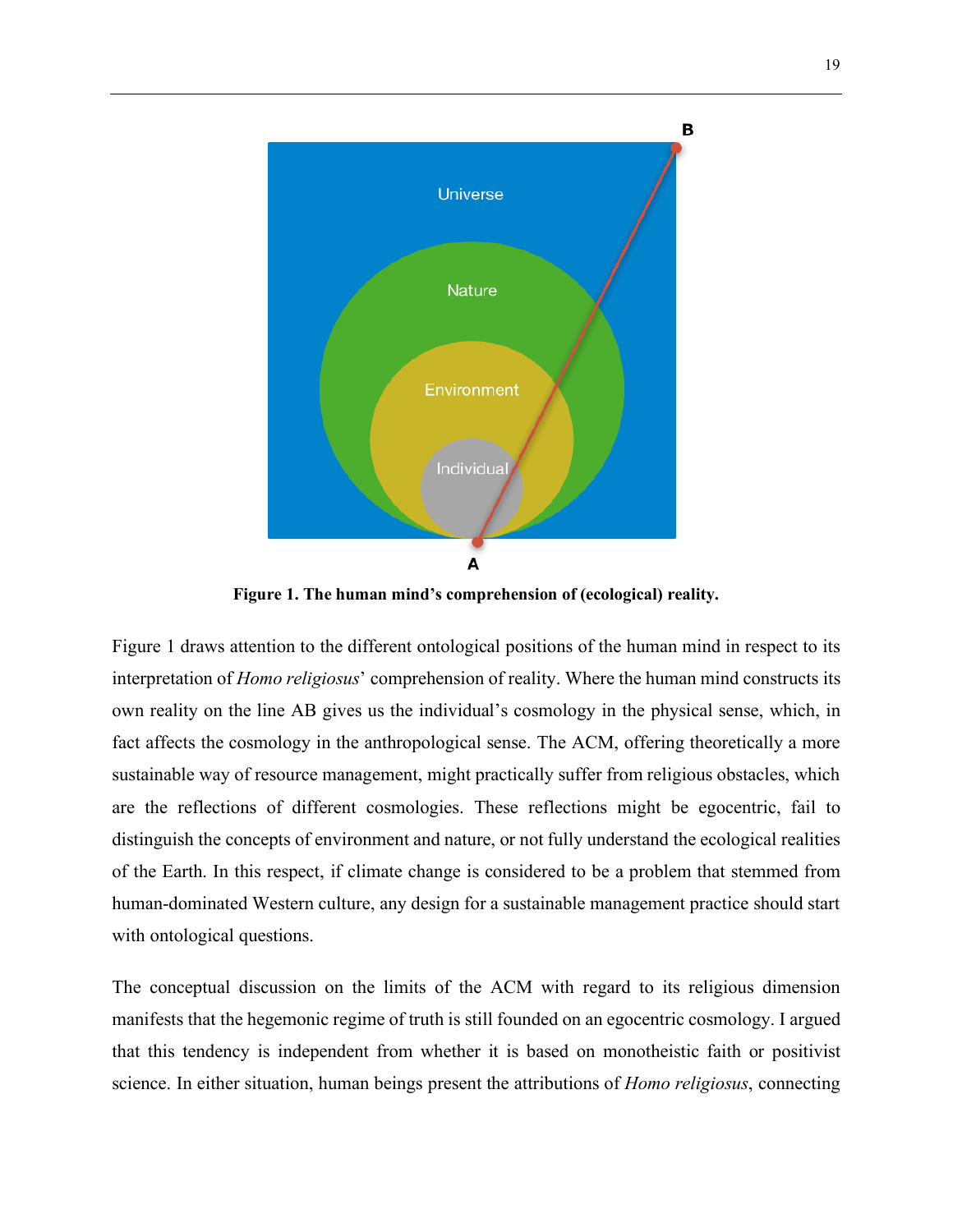to the (ecological) reality in a dogmatic way. This is how the mechanism of mythical thinking functions. Therefore, without the adoption of critical holistic thinking, the ACM cannot work effectively. Consequently, this research has two implications related to the research policies and practices.

First, ACM scholarship needs further research about the effects of the preconceived ideas of communities and government officers on their management approaches. Can climate change or the loss of biodiversity be solved under the current competitive (social-economic) system? Or should these problems be seen as an opportunity to stretch that system with a holistic cosmology? The experience so far proves that the former solution did not work very well. Therefore, climate governance entrepreneurship (see, for example, Boasson & Huitema, 2017) might also seek to investigate the possibilities for the latter solution. Second, the debate of religions, environments, and cultures gives us enough knowledge to use in our holistic conceptualization of ecological governance. However, institutional bodies such as the European Research Council (ERC) should financially support, not only technocratic in-system projects, but also proposals of a critical holistic thinking for the wider society. Changing the vision behind research policies will accelerate the questioning of the unquestionable to create an ecologically just society.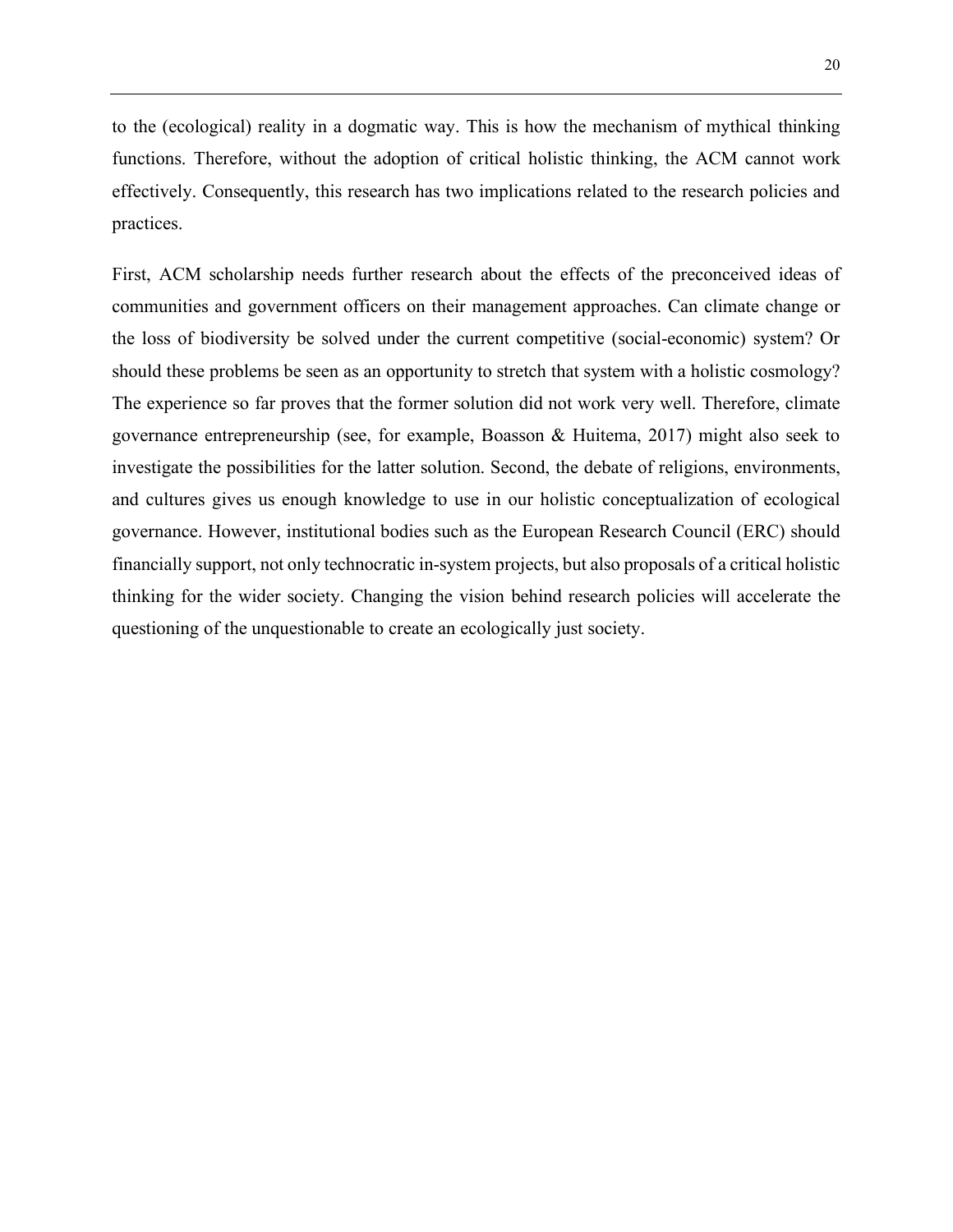## **References**

Abram, D. (2011) *Becoming animal: an earthly cosmology.* New York, Vintage Books.

- American Meteorological Society (AMS) (nd) Climate policy (an American Meteorological Society Project). Available from: http://www.climatepolicy.org/climatepolicy/index.cfm/the-basics/there-are-many-possiblepolicy-responses/ [Accessed 8th January 2018]
- Alliance of Religions and Conservation (ARC) (1986) The Assisi declarations. Available from: http://www.arcworld.org/downloads/THE%20ASSISI%20DECLARATIONS.pdf [Accessed 25<sup>th</sup> October 2017].
- Armitage, D. R., Plummer, R., Berkes, F., Arthur, R. I., Charles, A. T., Davidson-Hunt, I. J., Diduck, A. P., Doubleday, N. C., Johnson, D. S., Marschke, M., McConney, P., Pinkerton, E. W. & Wollenberg, E. K. (2009) Adaptive co-management for social–ecological complexity. *Frontiers in Ecology and the Environment*. 7, 95–102. Available from: doi:10.1890/070089.
- Armitage, D., Berkes, F. & Doubleday, N. (eds.) (2007) *Adaptive co-management: collaboration, learning, and multi-level governance.* Vancouver, UBC Press.
- Atlas (2013) Kayıp Türkler: Dukhalar. Available from: http://www.dailymotion.com/video/xwduyg\_atlas-kayip-turkler-dukhalar\_shortfilms [Access:  $10^{th}$  January 2018].
- Berkes, F. (2008) *Sacred ecology*. New York & London, Routledge.
- Berry, B. (2013) Religious environmentalism and environmental religion in America. *Religion Compass*. 7/10 (2013), 454–466. Available from: doi: 10.1111/rec3.12065.
- Boasson, E. L. & Huitema, H. (2017) Climate governance entrepreneurship: Emerging findings and a new research agenda. *Environment and Planning C: Politics and Space.* 35 (8), 1343–1361. Available from: https://doi.org/10.1177/2399654417730713.
- Campano, E. (2012) God against the whirlwind (interview with Bron Taylor). Available from: http://www.patheos.com/evangelical/god-against-whirlwind-erik-campano-11-05- 2012.html [Accessed 3rd January 2018].
- Catton, W. R. (1986) Homo colossus and the technological turn‐around. *Sociological Spectrum*. 6 (2), 121-147. Available from: https://doi.org/10.1080/02732173.1986.9981780.
- European Commission (2015) Paris Agreement. Available from: https://ec.europa.eu/clima/policies/international/negotiations/paris en [Accessed 12<sup>th</sup>] December 2017].
- European Commission (2012) Standard Eurobarometer 77: public opinion in the European Union. Available from:

http://ec.europa.eu/commfrontoffice/publicopinion/archives/eb/eb77/eb77\_first\_en.pdf [Accessed 20th December 2017].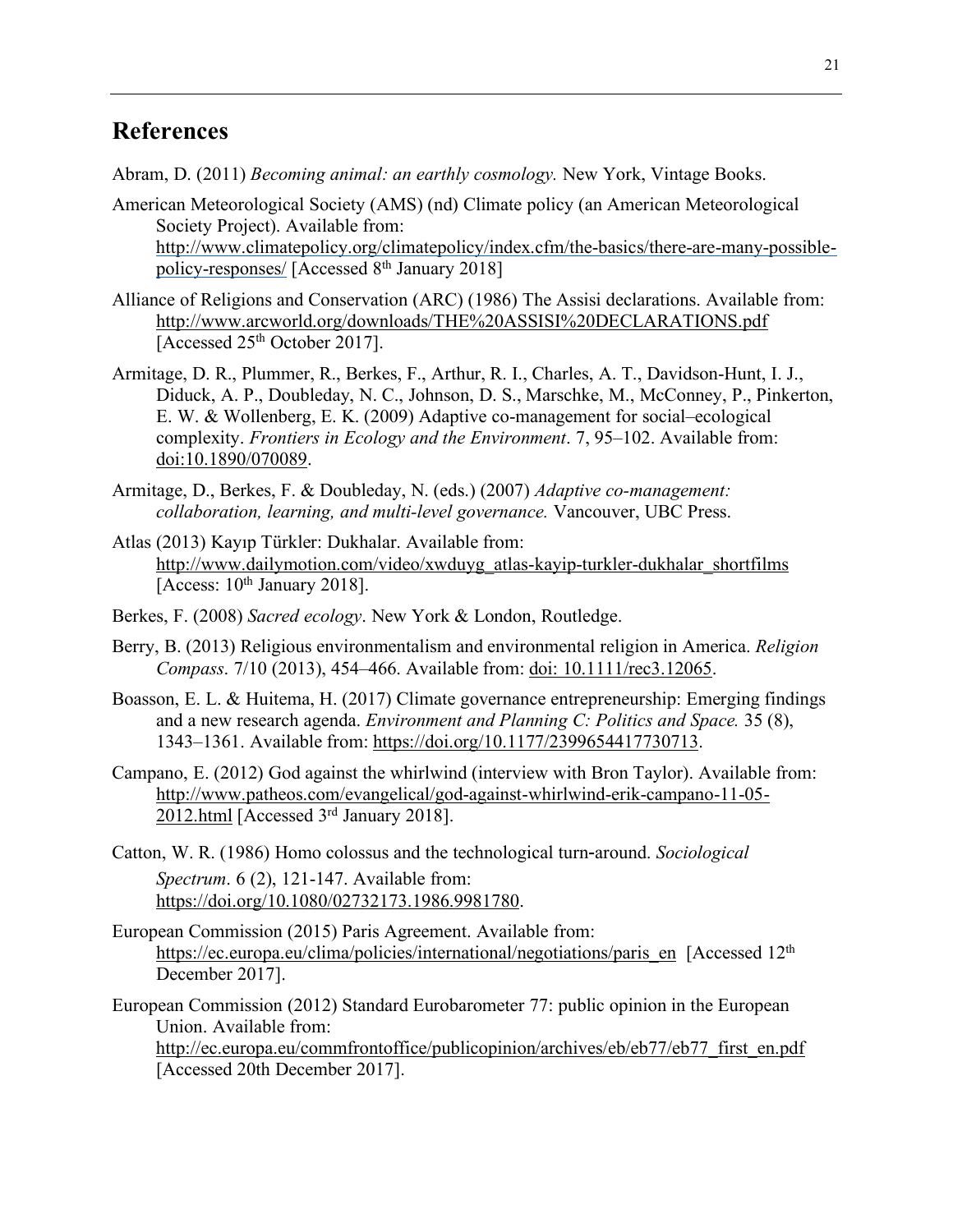- Farhad, S., Gual, M. A. & Ruiz-Ballesteros, E. (2017) How does adaptive co-management relate to specified and general resilience? An approach from Isla Mayor, Andalusia, Spain. *Land Use Policy.* 67, 268–276. Available from: http://dx.doi.org/10.1016/j.landusepol.2017.05.038.
- Foucault, M. (1980) *Power/knowledge: selected interviews and other writings 1972-1977.* New York, Pantheon Books.
- Gottlieb, R. S. (2006) *A greener faith: religious environmentalism and our planet's future*. Oxford, Oxford University Press.
- Grandjean, D., Rendu, A. C., MacNamee, T. & Scherer, K. R. (2008) The wrath of the gods: appraising the meaning of disaster. *Social Science Information.* 47 (2), 187–204. Available from: doi: 10.1177/0539018408089078.
- Gunderson, L.H. & Holling, C.S. (eds.) (2002) *Panarchy: understanding transformations in human and natural systems*. Washington, Covelo, London, Island Press.
- Hasselman, L. (2017) Adaptive management; adaptive co-management; adaptive governance: what's the difference? *Australasian Journal of Environmental Management*. 24(1), 31-46. Available from: doi: 10.1080/14486563.2016.1251857.
- Huitema, D., Mostert, E., Egas, W., Moellenkamp, S., Pahl-Wostl, C. & Yalcin R. (2009) Adaptive water governance: assessing the institutional prescriptions of adaptive (co)management from a governance perspective and defining a research agenda. *Ecology and Society* 14 (1), 26. Available from: http://www.ecologyandsociety.org/vol14/iss1/art26/ [Accessed 18<sup>th</sup> November 2017].
- Hulme, M. (2015) (Still) disagreeing about climate change: which way forward? *Zygon Journal of Religion & Science,* 50 (4), 893–905. Available from: doi: 10.1111/zygo.12218.
- Hulme, M. (2009) *Why we disagree about climate change: understanding controversy, inaction and opportunity.* New York, Cambridge University Press.
- IFEES (2016) The Islamic declaration on global climate change. Available from: http://www.ifees.org.uk/wp-content/uploads/2016/10/climate\_declarationmMWB.pdf [Accessed 25th October 2017].
- Islam, Md. W., Ruhanen, L. & Ritchie, B. W. (2017) Adaptive co-management: A novel approach to tourism destination governance? *Journal of Hospitality and Tourism Management.* xxx (2017), 1e10. Available from: https://doi.org/10.1016/j.jhtm.2017.10.009.
- Jenkins, W. (2017) Whose religion? Which ecology? In: Jenkins, W., Tucker, M. E. & Grim, J. (eds.) *Routledge Handbook of Religion and Ecology*. London & New York, Routledge, pp. 22-32.
- Jordan, A. J., Huitema, D., Hildén, M., van Asselt, H., Rayner, T. J., Schoenefeld, J. J., Tosun, J., Forster, J. & Boasson E. L. (2015) Emergence of polycentric climate governance and its future prospects. *Nature Climate Change.* 5, 977–982. Available from: doi:10.1038/nclimate2725.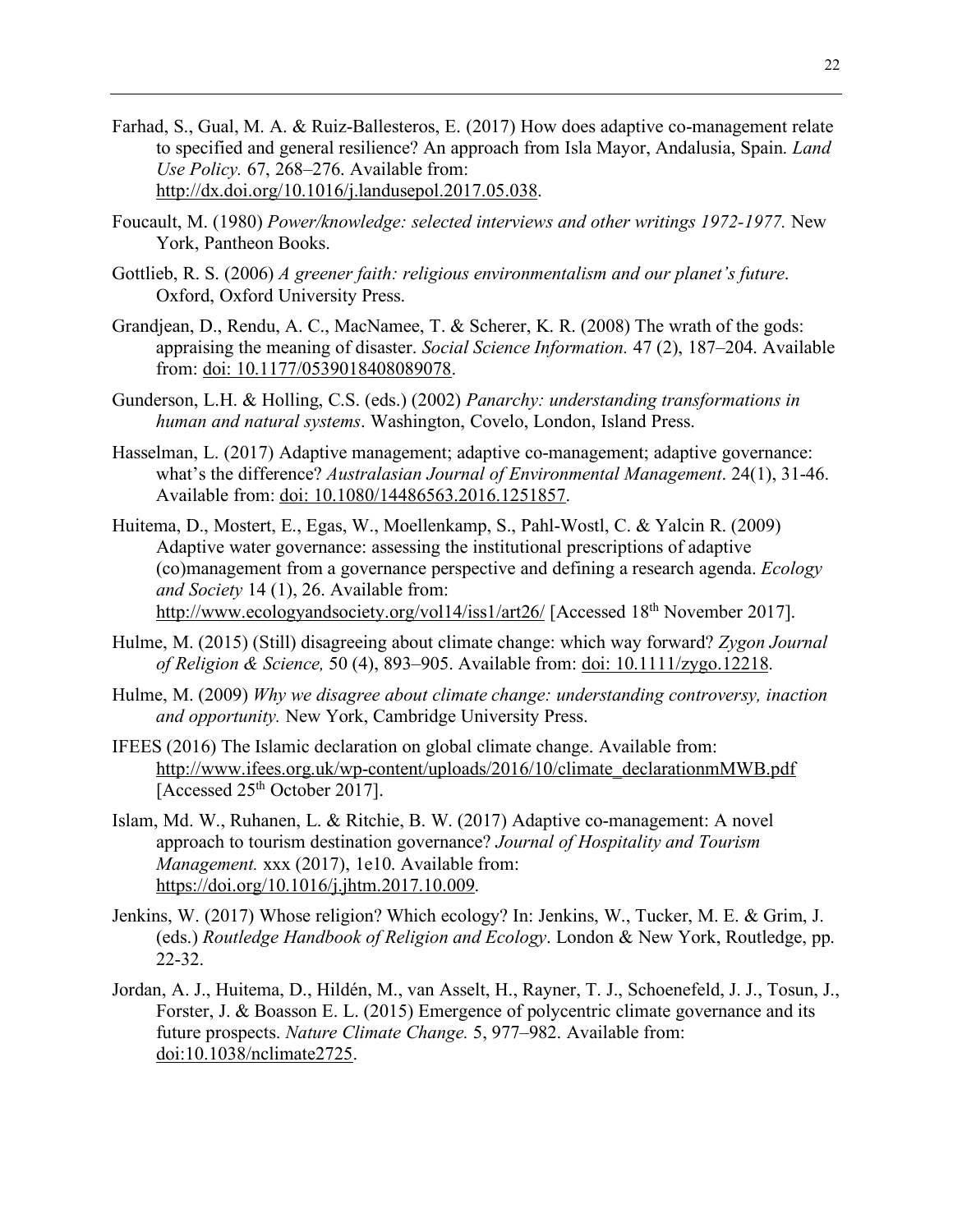- Jordan, A. & Huitema, D. (2014) Policy innovation in a changing climate: Sources, patterns and effects. *Global Environmental Change*. 29 (2014), 387–394. Available from: http://dx.doi.org/10.1016/j.gloenvcha.2014.09.005.
- Konisky, D. M. (2018) The greening of Christianity? A study of environmental attitudes over time. *Environmental Politics*. Available from: doi:10.1080/09644016.2017.1416903.
- Lai, P. H., Hsu, Y. C. & Wearing, S. (2016) A social representation approach to facilitating adaptive co-management in mountain destinations managed for conservation and recreation. *Journal of Sustainable Tourism.* 24 (2), 227-244. Available from: doi: 10.1080/09669582.2015.1062018.
- Lyon, C. (2018) Complexity Ethics and UNFCC practices for 1.5°C climate change. Current Opinion in Environmental Sustainability. 31, 48-55. Available from: https://doi.org/10.1016/j.cosust.2017.12.008
- McClenachan, L., O'Connor, G. & Reynolds, T. (2015) Adaptive capacity of co-management systems in the face of environmental change: The soft-shell clam fishery and invasive green crabs in Maine. *Marine Policy.* 52, 26–32. Available from: http://dx.doi.org/10.1016/j.marpol.2014.10.023.
- Ostrom, E. (2009). A polycentric approach for coping with climate change. *Background Paper to the 2010 World Development Report.* Available from: http://documents.worldbank.org/curated/en/480171468315567893/pdf/WPS5095.pdf [Accessed 10<sup>th</sup> January 2019].
- Oxford Centre for Hindu Studies (2015) The Hindu declaration on climate change. Available from: http://www.hinduclimatedeclaration2015.org/english [Accessed 25<sup>th</sup> October 2017].
- Pals, D. L. (2016) *Nine theories of religion*. 3rd ed. New York & Oxford, Oxford University Press.
- Parlee, C. E. & Wiber, M.G. (2014) Institutional innovation in fisheries governance: adaptive comanagement in situations of legal pluralism. *Current Opinion in Environmental Sustainability*. 11, 48–54. Available from: http://dx.doi.org/10.1016/j.cosust.2014.09.012.
- PEW (2017) The changing global religious landscape. Available from: http://www.pewforum.org/2017/04/05/the-changing-global-religious-landscape/ [Accessed 10<sup>th</sup> December 2017].
- Plummer, R. & Baird, J. (2013) Adaptive co-management for climate change adaptation: considerations for the Barents Region. *Sustainability.* 5, 629-642. Available from: doi:10.3390/su5020629.
- Plummer, R. & Fennel, D. A. (2009) Managing protected areas for sustainable tourism: prospects for adaptive co-management. *Journal of Sustainable Tourism.* 17 (2), 149-168. Available from: doi: 10.1080/09669580802359301.
- Pope Francis (2015) Laudato Si. Available from: http://w2.vatican.va/content/francesco/en/encyclicals/documents/papafrancesco 20150524 enciclica-laudato-si.html [Accessed 25<sup>th</sup> October 2017].
- Posas, P. J. (2007) Roles of religion and ethics in addressing climate change. *Ethics in Science and Environmental Politics ESEP.* 2007, 31-49. Available from: doi: 10.3354/esep00080.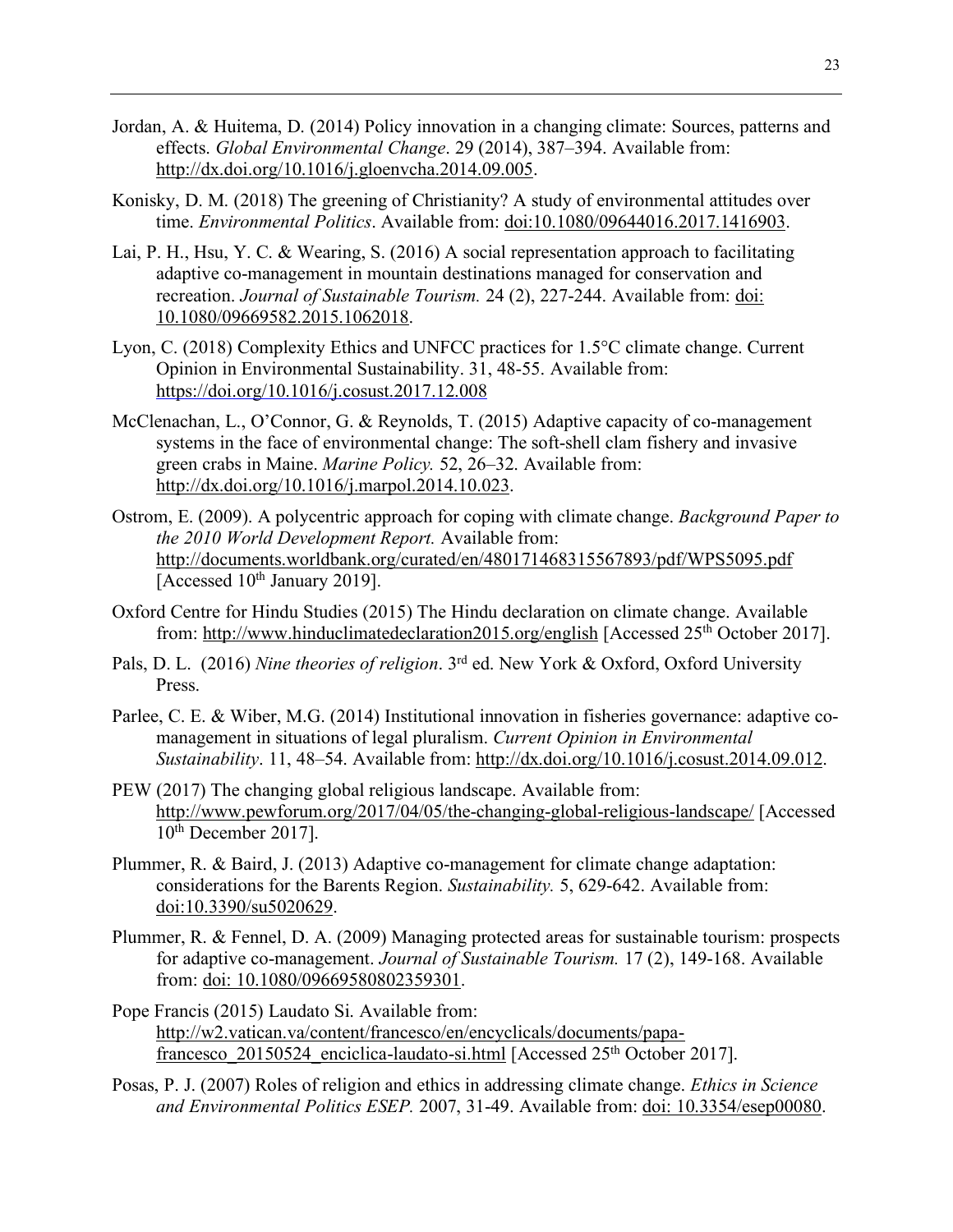- Sachdeva, S. (2016) Religious identity, beliefs, and views about climate change. *Oxford Research Encyclopedia of Climate Science*. Available from: https://doi.org/10.1093/acrefore/9780190228620.013.335 [Accessed 9<sup>th</sup> December 2017].
- Sideris, L. (2015) Science as sacred myth? Ecospirituality in the Anthropocene age. *Journal for the Study of Religion, Nature and Culture.* 9 (2), 136-153. Available from: doi: 10.1558/jsrnc.v9i2.27259.
- Stenmark, L. L. (2015) Storytelling and wicked problems: myths of the absolute and climate change. *Zygon Journal of Religion & Science.* 50 (4), 922–936*.* Available from: doi: 10.1111/zygo.12212.
- Swyngedouw, E. (2011) Whose environment? The end of nature, climate change and the process of post-politicization. *Ambiente & Sociedade*. XIV (2), 69-87. Available from: http://dx.doi.org/10.1590/S1414-753X2011000200006.
- Taylor, B. (2016a) The greening of religion hypothesis (part one): from Lynn White, Jr and claims that religions can promote environmentally destructive attitudes and behaviors to assertions they are becoming environmentally friendly. *Journal for the Study of Religion, Nature and Culture.* 10 (3), 268-305. Available from: doi: 10.1558/jsrnc.v10i3.29010.
- Taylor, B. (2016b) The greening of religion hypothesis (part two): assessing the data from Lynn White, Jr, to Pope Francis," *Journal for the Study of Religion, Nature and Culture.* 10 (3), 306-378. Available from: doi: 10.1558/jsrnc.v10i3.29011.
- Taylor, B. (2015) Religion to the rescue (?) in an age of climate disruption. *Journal for the Study of Religion, Nature and Culture.* 9 (1), 7-18. Available from: doi: 10.1558/jsrnc.v9i1.26504.
- Taylor, B. (2010) *Dark green religion: nature spirituality and the planetary future.* Berkeley, Los Angeles, London, University of California Press.
- Taylor, B. (2007) Exploring religion, nature and culture. *Journal for the Study of Religion, Nature and Culture*. 1 (1), 5-24.
- Taylor, B. (2005) Religious studies and environmental concern. In: Taylor, B. (ed.) *Encyclopedia of Religion and Nature.* New York & London, Continuum, pp. 1373-1379.
- Taylor, B,, van Wieren, G. & Zaleha, B. (2016) Lynn White Jr. and the greening-of-religion hypothesis. *Conserv Biol.* 30 (5), 1000-9. Available from: doi: 10.1111/cobi.12735.
- The White House (2017) *National Security Strategy of the United States of America*. Washington, DC.
- Tucker, M. E. & Grim, J. (2001) Introduction: the emerging alliance of world religions and ecology. In: Tucker, M.E. & Grim, J. (eds.) *Religion and Ecology: Can the Climate Change? Daedalus*. 130 (4), Cambridge, Mass., American Academy of Arts and Sciences, pp. 1-22.
- UNFCCC (2015) Adoption of the Paris Agreement. Available from: https://unfccc.int/resource/docs/2015/cop21/eng/l09r01.pdf [Accessed 24<sup>th</sup> December 2017].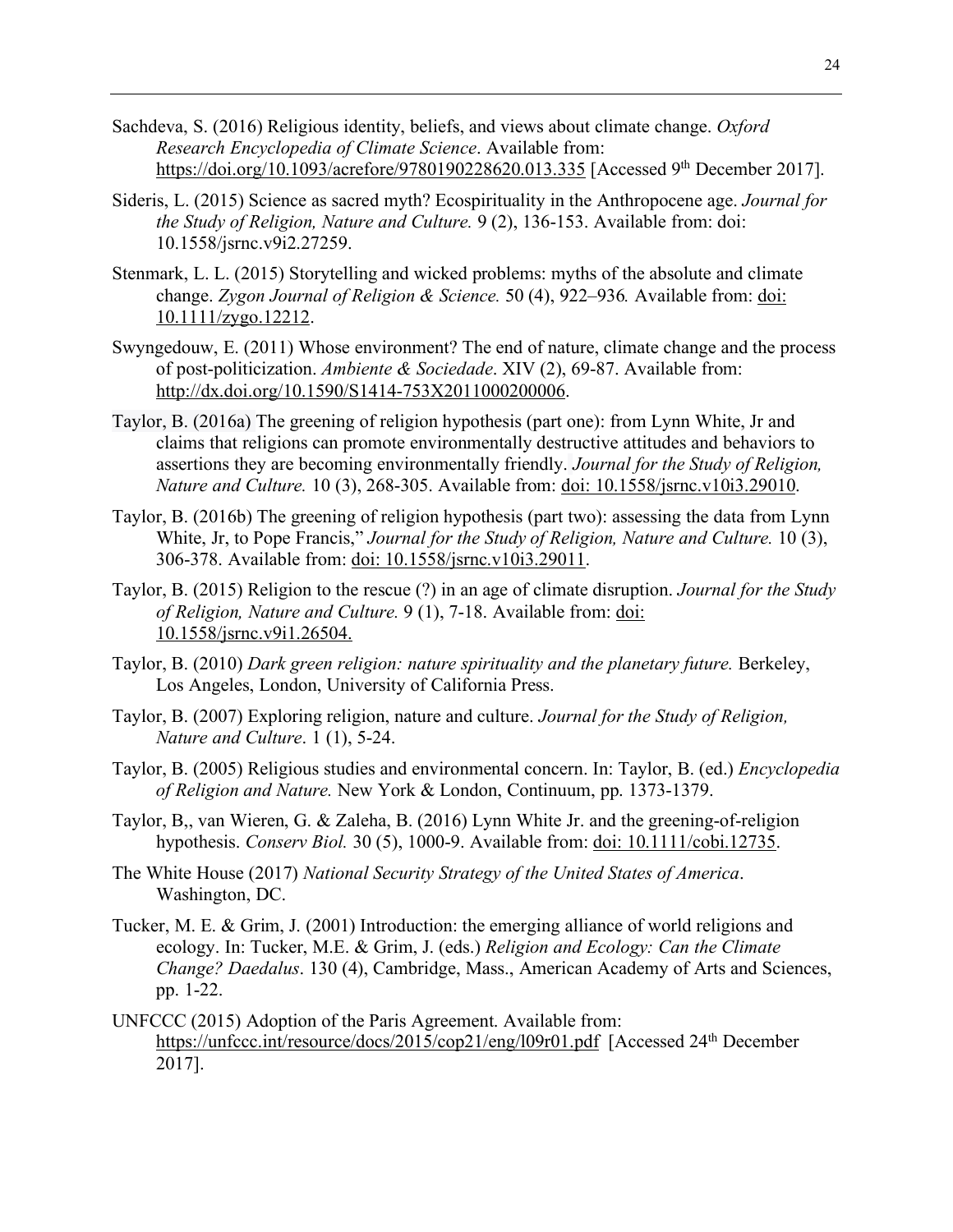UNFCCC (2016) Paris Agreement - Status of Ratification. Available from: http://unfccc.int/paris\_agreement/items/9444.php [Accessed 12<sup>th</sup> December 2017].

- White, L. (1967) The historical roots of our ecologic crisis. *Science*. 155 (3767), 1203-1207. Available from: doi: 10.1126/science.155.3767.1203
- Veldman, R. G., Szasz, A. & Haluza-DeLay, R. (2014) How the world's religions are responding to climate change: social scientific investigations. Abingdon, Routledge.

#### **Acknowledgements**

 $\overline{a}$ 

The research for this paper was financially supported by the Scientific and Technological Research Council of Turkey (TUBITAK). I would like to thank to the INOGOV Working Paper Series editors and Cansu Ekmekçioğlu-Dedeoğlu for their valuable comments and remarks.

<sup>i</sup> There is a similar dispute among the members of today's scientific community about the roles science and religion play in the solution of societal problems. For example, the proponents of New Genesis, Epic of Evolution, etc. argue that people need a new myth, "scientific realities" can satisfy this need, and science is a strong candidate to replace religion. However, scholars such as Lisa Sideris (2015) state that such a science vs. religion dualism is problematic, because it implies that science (as religion did before) can show us the Truth (a capital "T"). For a satisfactory discussion, see also other articles in the JSRNC issue "Contesting Consecrated Scientific Narratives" (Vol. 9, No. 2, 2015).

ii The characteristics of religion (Taylor 2007: 15-17): **1)** Beliefs in or concern about (and regarding) supernatural beings or spirits, or dramatically extra-ordinary forces, which are sometimes explicitly understood as divine or holy or conceptualized with a similar cognate. **2)** Division of the world into sacred and profane objects or domains or spaces. **3)** Ritual acts and forms, often focused on sacred objects or spaces, but sometimes also having to do with seemingly mundane matters, such as birth, food preparation and consumption, and death. **4)** Beliefs and practices about and believed to be related to earthly and/or otherworldly destruction, and/or redemption/salvation/healing (where healing may alternatively be physical, emotional, spiritual, or all three). **5)** Practices and techniques including trance and other extraordinary states of consciousness. **6)** Processes and pressures that seek to get individuals or groups to alternate or retain religious allegiances and belief systems—conversion experiences and the failure or reversal of such experiences. **7)** Affective feelings and experiences of awe, mystery, shame, love, empathy, devotion, hatred, or rage, which tend to be evoked through ritualizing or other routinized practices, and are generally believed to be conducted in the presence of sacred beings, places or things, or in concert with their wishes. **8)** Beliefs in and practices (often, if not usually, with strong anthropomorphic dimensions) related to communicating or communing with supernatural or divine or extraordinary powers, or ultimately meaningful beings, or spirits, or forces. **9)** Understandings of the cosmos and the place of the earth and people and other living things in it, often understood as having ultimate meaning or as being some kind of holy order; such understandings may provide a sense of well-being, belonging, and/or connection between individuals and the wider spiritual/ethical communities with whom people feel associated. Such religious understandings help people to cope with life's inherent difficulties and find meaning, especially in the face of anomic realities such as suffering and death. **10)** Ethical understandings of the proper place for people and other living things in the world; these may promote or hinder social solidarity (i.e. identify morally considerable kin groups) and/or function to serve the economic, prestige, and power interests of some individuals and groups more than, or at the expense of, others. **11)** Beliefs and practices which divide humans (and/or other living things) into hierarchical classifications and reinforce the same distinctions, which often involve the labeling of some people as divine (or at least as having special lines of communication with divine beings or places), others as ordinary